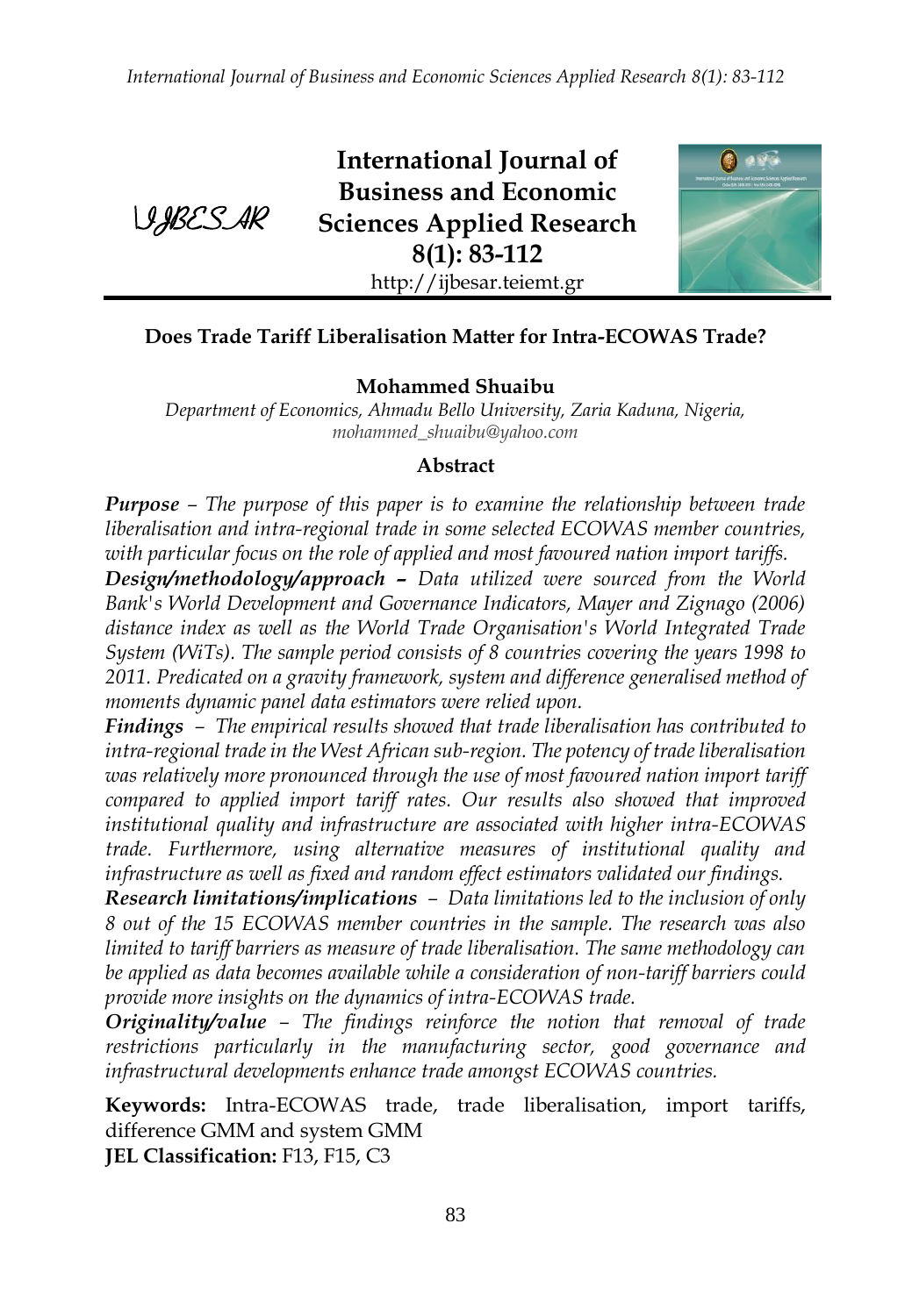### **1. Introduction**

The Economic Community of West African States (ECOWAS) accord in 1975 led to the formal emergence of a regional body-ECOWAS- currently made up of 15 member countries: Benin, Burkina Faso, Cape Verde, Côte d'Ivoire, The Gambia, Ghana, Guinea, Guinea Bissau, Liberia, Mali, Niger, Nigeria, Senegal, Sierra Leone and Togo<sup>1</sup>. In 1993, the ECOWAS Treaty was revised to speed up the integration process and to establish an economic and monetary union with a view to boosting economic growth and development in Africa (Diop et al., 2008). The thrust of this revision were: complete removal of customs duties and other non-tariff barriers on intra-ECOWAS trade, regional trade liberalisation through the setting up a CET, integrating economic and financial policies as well as the launch of a single monetary zone.

Intra-ECOWAS trade flows have remained low despite significant deployment of policy prescriptions towards a common monetary and economic union2. Existing evidence suggest that intra-ECOWAS trade has continued to increase albeit slight fluctuations over the years. In 1980,

-

intra-regional export as a percentage of total exports was 10.1%, increasing to 10.7% by 1998 and declined thereafter to 9.6% in 2001 and increased marginally to 12.0% in 2010 (WDI, 2010). The prospect for significant trade amongst ECOWAS member countries has been constrained by amongst others, parallel or non-complementary production structures across member countries (Chete and Adewuyi, 2012). In addition, the question as to whether trade agreements such as the ECOWAS Common External Tariffs (CETs) within the broad-based ECOWAS Trade Liberalisation Scheme (ETLS) embarked upon are drivers of accelerated growth and enhanced regional cooperation amongst West African countries.

The benefits of intra-regional trade include: (i) enlarged regional markets which provide incentives for private cross-border and foreign direct investments flows, especially for large-scale investments in manufacturing and service projects which are subject to economies of scale; (ii) expanded intra-ECOWAS trade should generate faster growth and income convergence particular

<sup>1</sup>Eight ECOWAS member countries- Benin, Burkina Faso, Côte d'Ivoire, Guinea Bissau, Mali, Niger, Senegal and Togo- formed the West African Economic and Monetary Union (WAEMU otherwise known as UEMOA) whereas Liberia, Sierra Leone, Guinea and Cote d'Ivoire forged an economic alliance under the Manu River Union (MRU).

<sup>2</sup> These include the Common External Tariffs (CETs), ECOWAS Trade Liberalisation Scheme (ETLS), Free movement of persons, common infrastructural development, right of residence and establishment, common currency amongst others.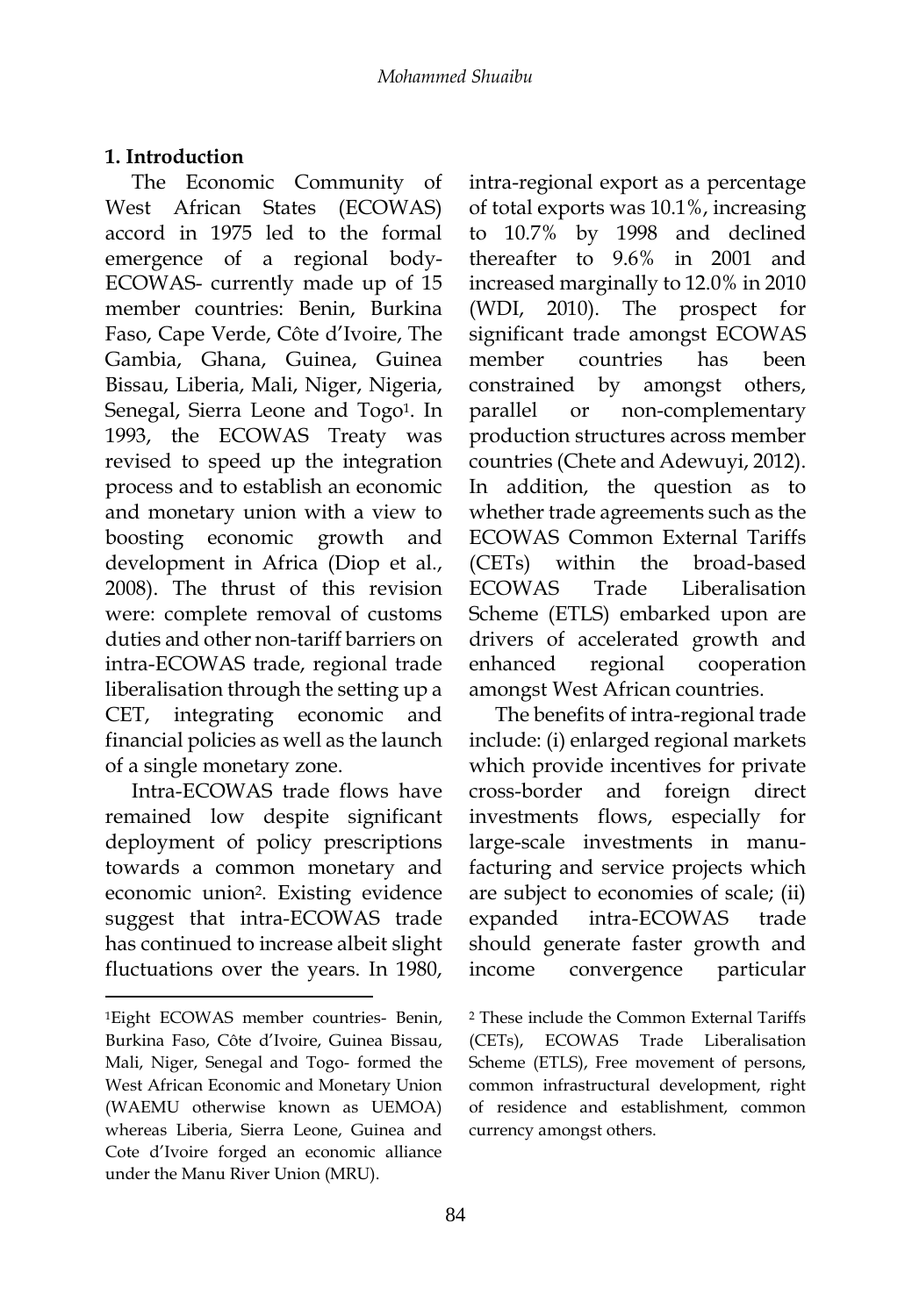within the context of attaining and sustaining the ECOWAS convergence criteria3. It is against this background that West African economies are, especially in the 21st century, fast embracing intra-regional trade and using it as a tool for development; with the hope that this will ultimately not only foster mutual socioeconomic, political, security and cultural cooperation but obviate the long-term dependence of West African countries on developed markets.

A key element of the union, ECOWAS Trade Liberalisation Scheme (ETLS), is an incentive geared at gradual to complete removal of trade restrictions amongst member countries. This is expected to, through trade induced market opportunities; foster regional economic development which in turn generates employment of more labour and capital to meet regional market needs. However, existing evidence suggests that the ECOWAS trade liberalisation scheme has been marked by the unwillingness of many countries to implement its provisions relating to elimination of tariff and non-tariff barriers to trade and the functioning of a compensation

-

mechanism (Ajayi, 2005). Nonetheless, intra-ECOWAS trade has increased marginally within the ECOWAS sub-region as indicated by the trend in intra-ECOWAS trade as a percentage of total trade4.

A contributory factor to this trend is the adoption the ECOWAS CET towards the second half of the last decade aimed at creating a common market. The ECOWAS-CET composed of four tariff bands- 0 (essential social goods), 5% (goods of primary necessity, raw materials and specific inputs), 10% (intermediate goods) and 20% (final consumption goods). A two-year transition period was slated to finalise the ECOWAS CET framework, while full adoption was expected by the end of 2011 (Revised Treaty, ECOWAS Executive Secretariat, Abuja, Article 3). Largely, some progress has been recorded in the reduction of external tariffs in West Africa, with tariff rates in mostly all the ECOWAS countries compressed. For instance, Ghana which recorded an average tariff rate of 40.0 per cent on manufactured products now records a low tariff rate of 8.9 per cent in 2000. Likewise Benin, Burkina Faso, Cote d'Ivoire, Guinea-Bissau, Mali, Niger, Senegal

<sup>3</sup>ECOWAS convergence criteria are: Primary criteria- (i) Budget deficit/GDP ratio=4%, (ii) Inflation rate =  $5\%$ , (iii) Ceiling on central bank financing of budget deficit/previous years' tax revenue=10% and, (iv) Gross external reserves = 6 months of import cover. Secondary criteria- (i) Domestic arrears, (ii) Tax revenue/GDP ratio =  $\geq$  20%, (iii) Wage

bill/Tax revenue =  $\leq 35\%$ , (iv) Public investment/Tax revenue =  $\geq$ 20%, (v) Positive real interest rates and, (vi) Real exchange rate stability =  $\pm$  5%.

<sup>4</sup> It increased from 3.1% in 1970 to 10.6% and 8.9% in 1990 before trending up to 11.1%, 10.1% and 12.2% in 1998, 2003 and 2009, respectively.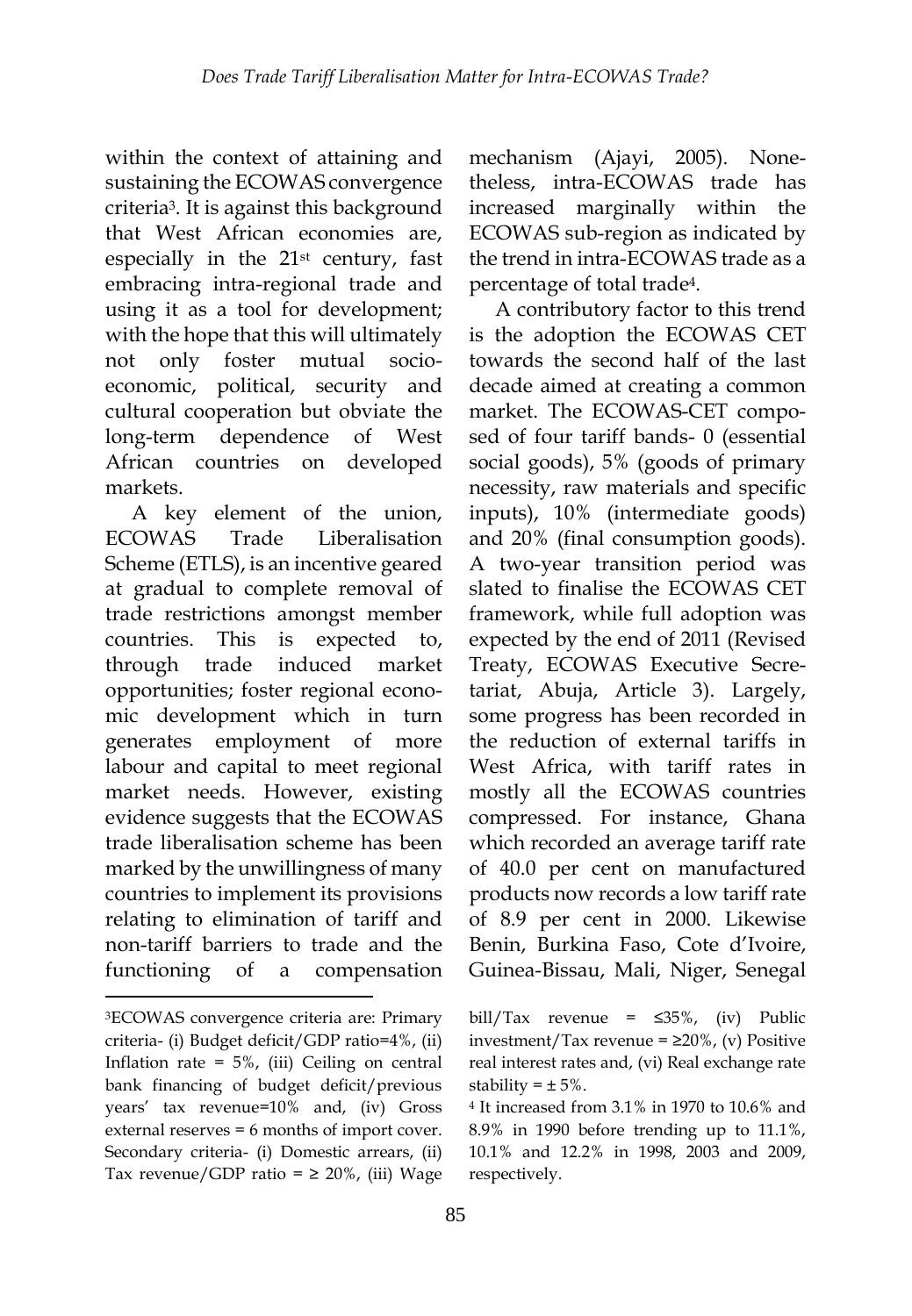and Togo currently have simple average import tariffs of 12% within the range of 0-20% (Oyejide, 2004).

In order to boost intra-ECOWAS trade performance, several measures have been adopted to reduce antiexport bias. At the same time eliminating trade restrictions as well as significant reduction and/or total elimination of export taxes in most ECOWAS countries as enshrined in the Uruguay rounds of negotiations which led to the 1995 General Agreement on Tariffs and Trade (GATT), and subsequent World Trade Organisation (WTO) have been significant given its consequent trade-expansion effect. Table 1 in the appendix clearly shows that intra-ECOWAS trade is clearly dominated by Nigeria, Ghana, Côte d'Ivoire and Senegal. Sierra Leone, Guinea and Gambia have the smallest share of export flow across the sub-region.

A number of constraints have been identified as hampering the expected intra-ECOWAS trade expansion effect of the trade liberalisation (ECOWAS CET). Prominent among them is the notion that some countries belong to more than one regional arrangement, language barrier, divergences in macroeconomic fundamentals of member countries, weak institutions, poor governance and infrastructure amongst other. Notably, a careful inspection of the data reveals that the increases recorded in intra-ECOWAS trade coincided with efforts at

promoting trade liberalisation through the reduction and removal of tariff and non-tariff barriers to trade in the sub-region. In addition, anecdotal argument suggests that there is huge potential for intraregional trade and investment in the sub-region which could in turn stimulate regional output growth.

Several determinants of intraregional trade have been established in the literature. These range from economic variables, such as differences in factor endowments and complementarities in trade structures, to policy variables such as tariffs and non-tariff barriers (NTBs). Other aspects such as geographical location may serve as a natural nontariff barrier to accessing particular markets, but like other market failures may be overcome through effective and targeted government intervention (Cali, 2009). In addition to border barriers, other constraints that increase the transaction costs of trade transport and fixed-line telephone services which are limited, unreliable with notoriously high charges especially for international calls (Hatzenberg, 2010, p. 3). Information is essential to facilitate efficient market outcomes; lack of readily available information at reasonable cost will hamper market efficiency as a result of high transaction costs (*ibid.*). At the same time, the rule of law remains a critical component of government's role in regional integration. While non-tariff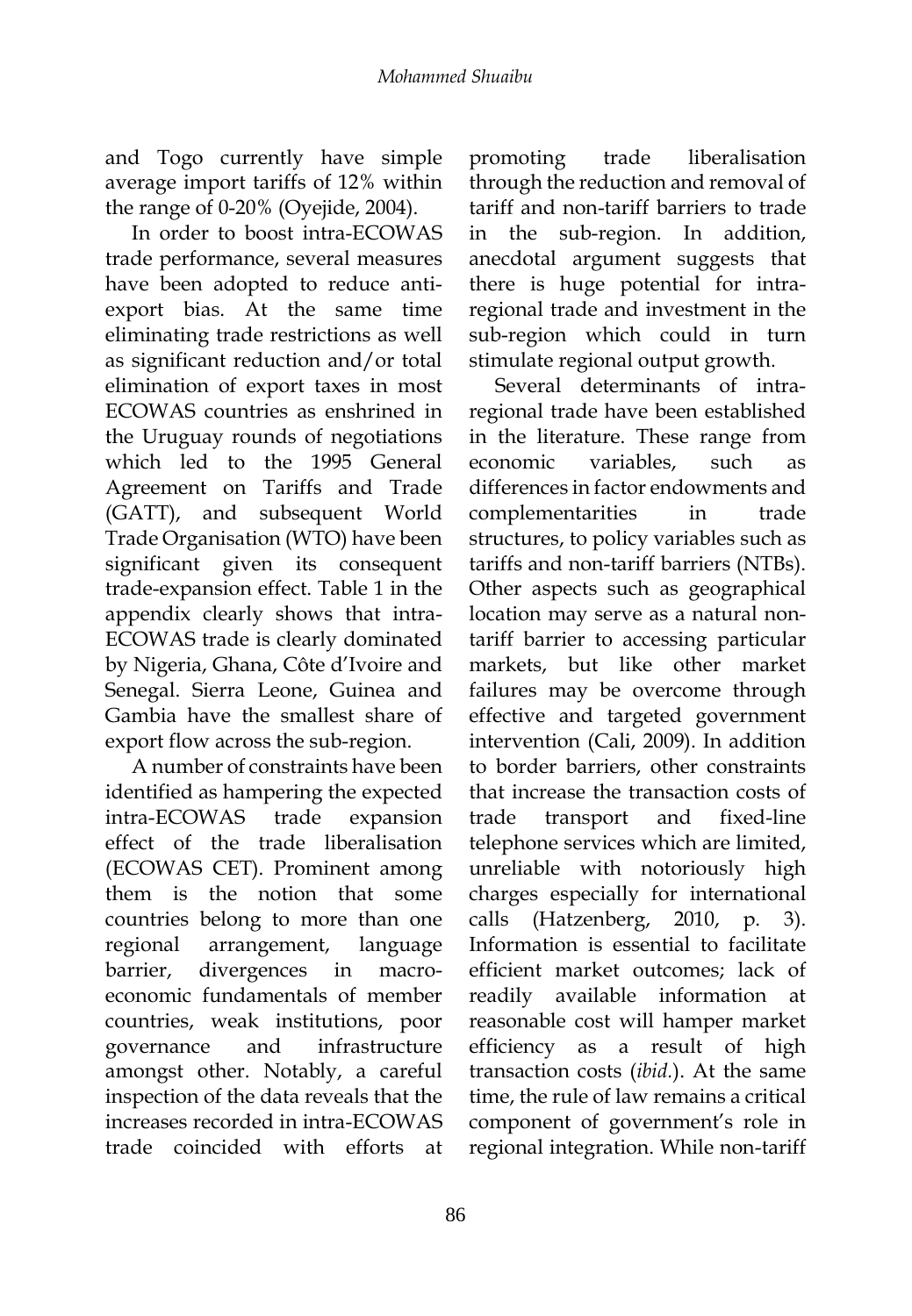measures such as institutional quality, good governance and infrastructure are perceived to be important constraints to trade in the West African sub-region, limited attempts have been made to systematically quantify their actual impact on intra-ECOWAS trade.

The outcome of trade policy harmonisation amidst adequate provisions for critical non-tariff measures in the West African subregion is expected to have far reaching effects on the resulting patterns and dynamics of intra-ECOWAS. The primary objective of this paper, therefore, is to examine the implications of the ECOWAS trade liberalisation scheme for intra-ECOWAS trade. In addition, the study seeks to identify some of the major obstacles to trade between countries within the West African sub-region. This is crucial, appropriate policy measures towards increasing intra-ECOWAS trade flows and attaining a common monetary and customs union.

The rest of this paper is organised as follows: the next section contains a review of the literature, while section 3 presents the data, model specification and methodology. The results of empirical analysis and robustness checks are presented in section 4 while Section 5 concludes.

# **2. Literature Review**

This section briefly provides an outline of the studies conducted on and related to the effects of trade

liberalisation on intra-regional trade with particular attention to West Africa. We first elucidate the analytical connection between trade liberalisation and intra-regional trade following which a review of empirical results is presented.

# **2.1 Trade Liberalisation and Intra-Regional Trade: Theoretical Review**

The connection between trade liberalisation and intra-regional trade can be traced to the literature on regional integration attributable to the work of Viner (1950), who suggested that the effects of regional integration on trade can be either trade creating or trade diverting. While latter provides ample opportunities for efficient producers in the region to expand production (and benefit from economies of scale) to the advantage of consumers and the detriment of less competitive producers; the former occurs when the removal of tariffs within the region leads to goods hitherto imported from cheaper sources being replaced by more expensive suppliers within the region which can be sold for less because they no longer have to pay any import duty.

Analysis of the volume and composition of international exchange have predated the development of the monopolistic competition model of trade (Bowen, Hollander and Viaene, 1998). The gravity model can be traced to the 1950s. The model primarily relates bilateral trade to countries' incomes,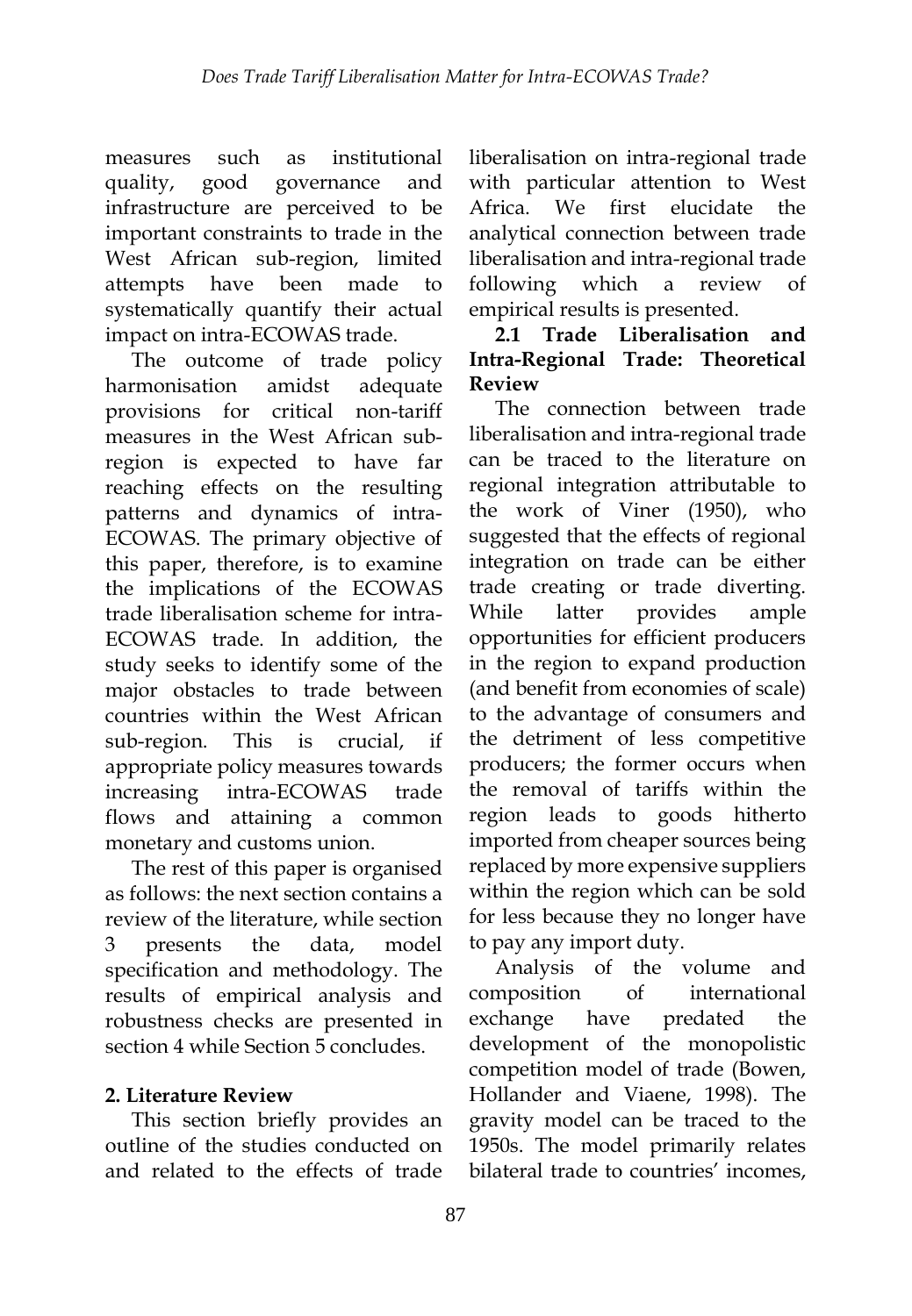population and distance from each other, and has succeeded in accounting for variances of bilateral trade flows. The theoretical linkage between trade liberalisation and intra-regional trade can be predicated on the gravity model rooted in Newton's law of gravitational force between two objects. The model astutely provides an exposition of the linkage between volume of trade, capital flows and migration (Ogunkola, 1998; Zannou, 2010). It relates intra-regional trade between countries as a function of GDP, population and distance. Although some of the early applications of the model were not grounded in theory, subsequent researches have strengthened its theoretical foundation (Serlenga and Shin, 2013).

Regional Trade Agreements (RTAs) is important for trade creation and formation of a custom union. An important outcome of RTAs, through trade liberalisation, is to enable more efficient producers in a region to expand output via economies of scale to the advantage of consumers and the detriment of less competitive producers (Keane, Cali and Kennan, 2010). These gains are only feasible should trade restrictions be removed and harmonised. This would entail

1

the complementarities of strong institutions, good governance, adequate infrastructure and integrating tariffs and non-tariff barriers in a bid to increase intraregional trade flows<sup>5</sup>. Keane et al. (2010) identified other important determinants of intra-regional trade to include hard infrastructure like roads, energy, information communication technology and the physical networks required to support trade, as well as soft infrastructure such as institutions, related to the governance of trade  $(ibid.)<sup>6</sup>$ .

The standard framework for the analysis of the direction of trade and, more specifically, of the potential and realised trade flows, involves the application of the gravity model (See Babatunde, 2006; Ajayi, 2005; Ogunkola, 2006; Ok, 2010; Adam, 2012; Ravi 2013). The gravity model has proven to be the most accurate tool for the explanation and prediction of bilateral trade flows (Freinkman, et al 2004) and is analytically convenient and easy to augment with the so-called emerging determinants. The theoretical foundations of the gravity model gave rise to models rooted in the spirit of Heckscher-Ohlin model

<sup>5</sup> This includes the development of regional NTMs to increase intra-regional trade flows, such as harmonised standards to facilitate trade, as well as Rules of Origin (RoO) which are required to avoid trade deflection (Keane et al., 2010).

<sup>6</sup> This may for instance be viewed from the need for requisite infrastructure being available for trade flows between landlocked and exporting countries within the same region.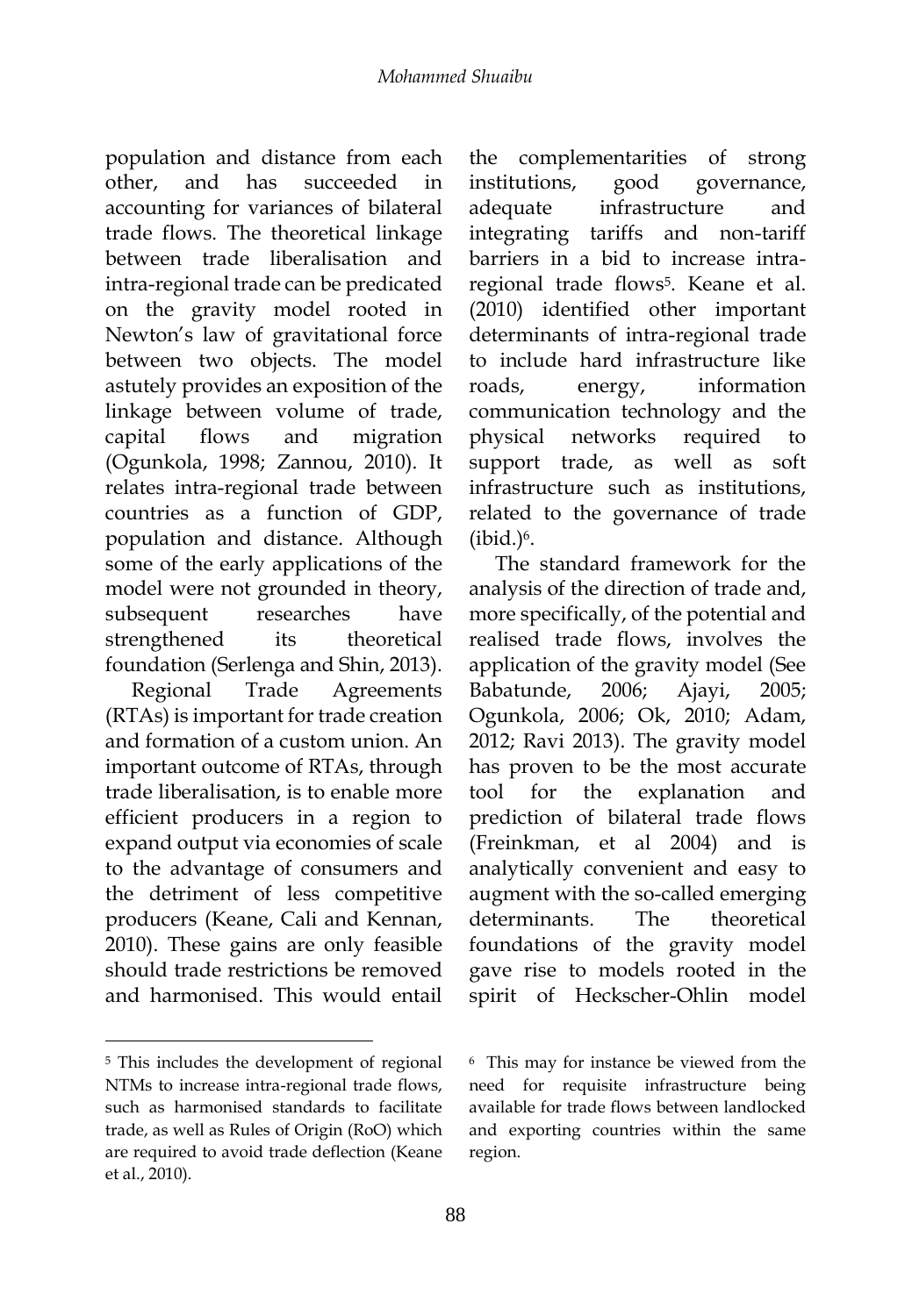(Deardorff 1997) and differentiated product-monopolistic competition (DPMC) model (Helpman and Krugman, 1985; Helpman, 1987). Because trade in differentiated products pertains primarily to trade in manufactures, this model describes only manufactured trade flows.

A vast pool of literature assessing the potential impact of trade liberalisation on intra-regional trade has been predicated on neoclassical trade models. The gains from increased trade arise from countries being able to pursue comparative advantage based on having different factor endowments (as in the Heckscher-Ohlin model). New trade theory not only considers neoclassical market structures to incorporate features such as increasing returns, imperfect competition, technology transfers, trade externalities, but dynamic effects as well. This includes links between trade liberalisation, total factor productivity growth, and capital stock accumulation.

Further extensions of the neoclassical models are the factor price equalisation and specific factor model. Notably, analysis these models suggest that trade liberalisation leads to welfare improvement but the gains are quite small considering the experience of countries which shifted to open development strategies (Robinson and Thierfelder, 2002). New trade theory not only considers neoclassical market structures but incorporates

increasing returns, imperfect competition, technology transfers, trade externalities, and dynamic effects as well. This includes links between trade liberalisation, total factor productivity growth, and capital stock accumulation.

Empirical studies of intra-regional trade in ECOWAS incorporating elements of new trade theory with the gravity model invariably find that trade creation greatly dominates trade diversion and, usually, there is no trade diversion at all since the increased growth of RTA members leads to expanded trade both within the RTA and between member countries and the rest of the world (Babatunde, 2006). Yet, these models have failed to account for important elements that support regional trade liberalisation such as institutional quality and infrastructure.

### **2.2 The Empirical Outcomes**

While there exist an extensive empirical literature that examines the determinants of intra-ECOWAS trade and its linkages to investment flows, studies explicitly dealing with the relationship between trade liberalisation and intra-ECOWAS trade is scanty. A strand of the literature examining the RTAs and intraregional trade within African regional groupings and related issues include studies by Ogunkola, 1998; Oyejide, 2004; Carrere, 2004; Keane et al., 2010; Agbodji, 2008, amongst others. Others have examined the importance and/or role of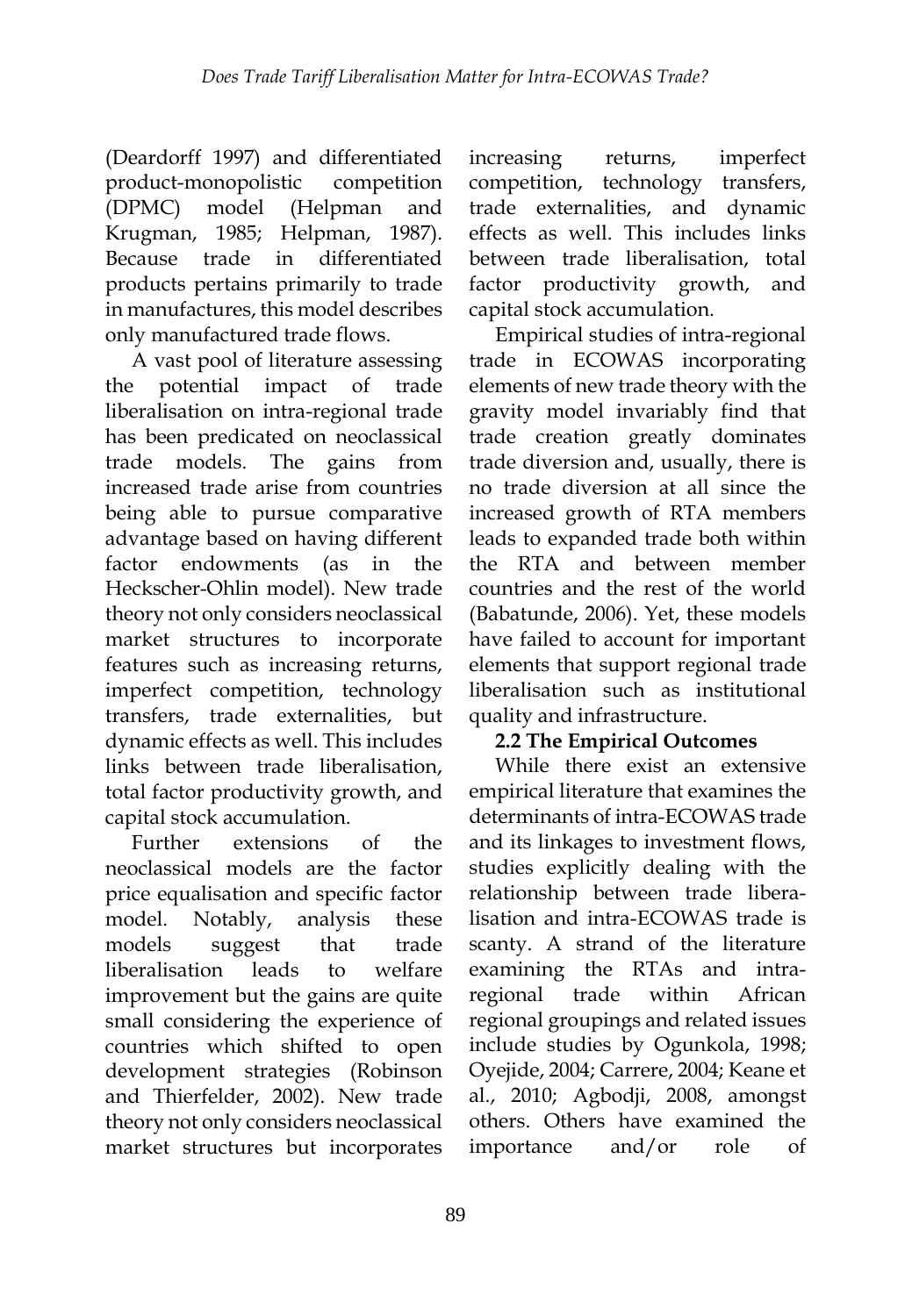infrastructure within the context of regional integration and overall economic development (Ndulu, 2006; Mbekeani, 2010; Calderon and Serveen, 2010; Ajakaiye and Ncube, 2010). These studies have stressed the critical role of infrastructural development towards boosting intraregional trade and development.

Many of the recognised constraints to intra-ECOWAS trade are on the supply side of economic activity and this includes poor governance, weak institutions and infrastructure deficit amongst others undermine production capacity. The most important NTBs hindering regional trade in the East and Southern African region include custom procedures and administrative requirements, technical standards and lack of physical infrastructure and this increases the cost of intra-regional trade (Hatzenberg, 2011; Viljoen, 2011). The importance of rule of law cannot be downplayed as the World Bank (2011) argued that well functioning judicial systems and courts help businesses expand their networks and markets. The World Economic Forum of 2010 noted that some of the constraints for doing business in West Africa include access to finance, corruption, weak and burdensome tax laws as well as infrastructure deficit.

Ogunkola (1998) investigated the potential benefits of trade liberalisation to West African via increased intra-regional trade flows using a gravity model. The findings showed that the effects of ECOWAS trade liberalisation on intra-regional trade flows have been minimal and this may be party explained by the absence of institutions and governance which play a vital role towards trade liberalisation efforts. As noted by Keane et al (2010), nontariff barriers are impediments to intra-SADC trade. Meyer (2010) noted that technical barriers to trade are not an important issue in regional trade agreements in Sub-Saharan Africa while Zannou (2010) highlights depreciation of exchange rates and openness of economies as important determinants of intra-ECOWAS trade.

Ok (2010) in an assessment of intra-EU trade using the gravity model revealed that these income, competitiveness and distance were significant factors in explaining intra-EU trade. Anderson (2010) carried out a comprehensive review of empirical applications of the gravity model and concluded that more accurate estimations and interprettation of spatial relations based on the gravity model have emerged. Ravi (2013) found that intra-regional trade in the Gulf Cooperation Council (GCC) is still at a modest level, where the trade intensity exhibited negative signals. This suggests that the GCC is yet to achieve a high level of intraregional trade, primarily due to high oil revenue inflows.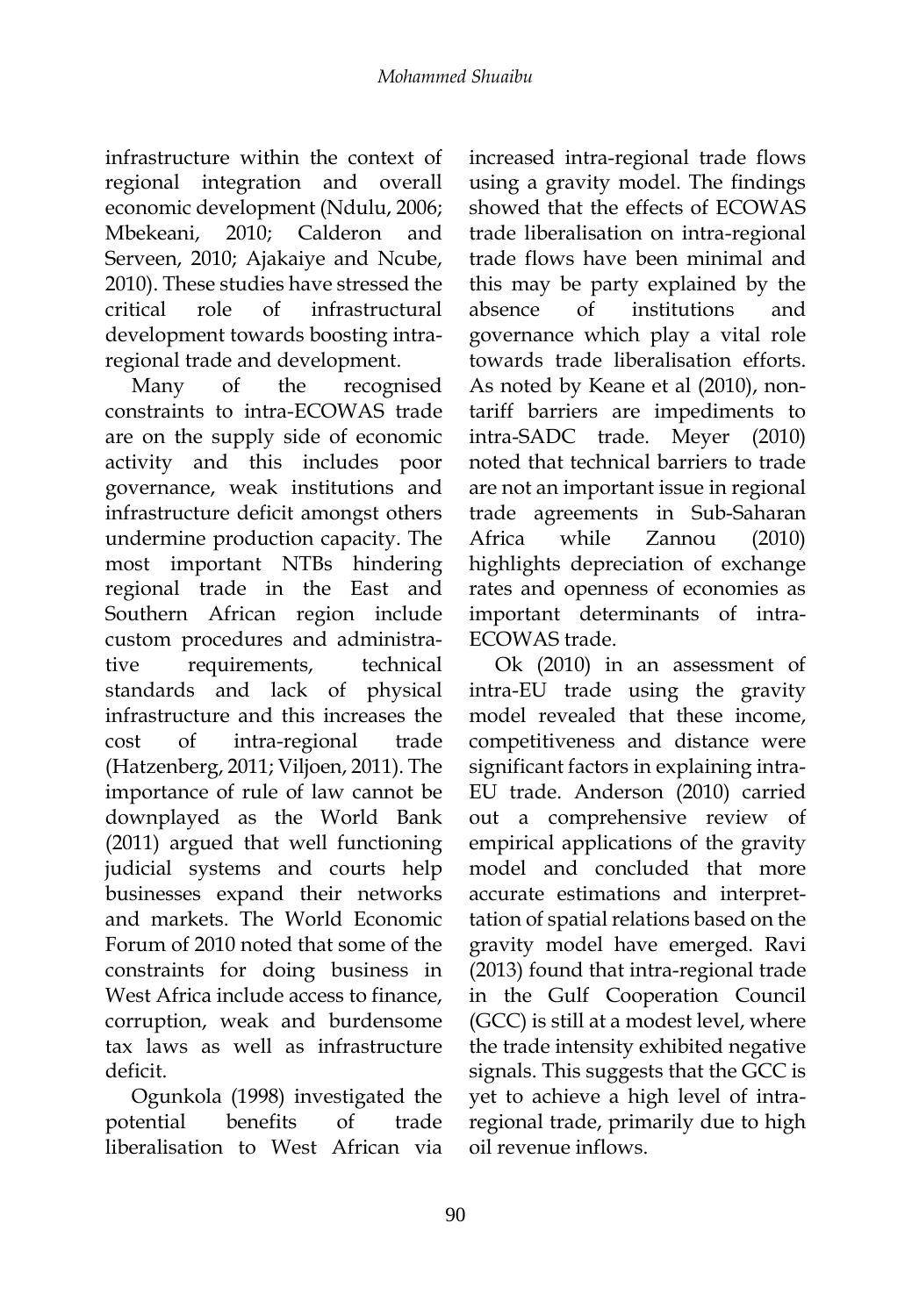Adam (2012) in an evaluation of intra-ECOWAS trade concluded that the potential for trade amongst West African countries was enormous if regional integration efforts are deepened and the costs arising there from are minimised. This is particularly imperative in regional arrangements characterized by socioeconomic diversities of member countries. In this regard, Ackah et al., (2013) tried to measure the associated trade cost for ECOWAS countries and infer their impact on trade flows within the region. Several other studies have considered such associated cost in the context of intraregional trade (see, Banik and Yoonus, 2012; Chete and Adewuyi, 2012; Serlenga and Shin, 2013).

The outcome of the review suggests the need for applying relatively more advanced estimators as well as addressing growing concerns for trade liberalisation, infrastructure, institutions and governance in this crucial nexus. Moreover, these issues in the context of ECOWAS sub-region are scarcely pursued. Evidently, the focus has been on validating the gravity model without adequate attention to certain variables that may in fact reverse the nature and/or magnitude of the observed relationship. Given current developments such as the recently

-

concluded EPA consultations between ECOWAS and the European Union which saw ECOWAS withdrawing from the agreement, it has become important to seek alternative agreements particularly given the fact that opening European markets to ECOWAS exports was at the heart of the multilateral discussions. This study is an attempt to contribute to the debate on intraregional trade in ECOWAS.

# **3. Data, Model Specification and Methodology**

### **3.1 Data**

Our sample consists of 8 countries and they are Benin, Cote d'Ivoire, Gambia, Ghana, Nigeria, Senegal, Sierra Leone and Togowhile data utilised is between 1998 and 2011 (see Table 2 in the Appendix for a detailed description, measurement and sources of the variables utilised)<sup>7</sup>. The summary statistics and correlation analysis for selected ECOWAS are presented in Tables 1 and 2. The average value of intra-ECOWAS trade (intra) is about \$21 billion, indicating reinforcing anecdotal evidence suggesting persistent increase in intra-ECOWAS trade over the years. The average distance is 370.9 km while the average real exchange rate of the ECOWAS was 628.5 to \$1. The average number of fixed and mobile phone users per 100

<sup>7</sup> The countries included in the analysis are Benin, Cote d'Ivoire, Gambia, Ghana, Nigeria, Senegal, Sierra Leone and Togo. The other ECOWAS countries were excluded due to

insufficient data on disaggregated most favoured nation and applied import tariff rates obtained from the World Integrated Trade System (WiTs).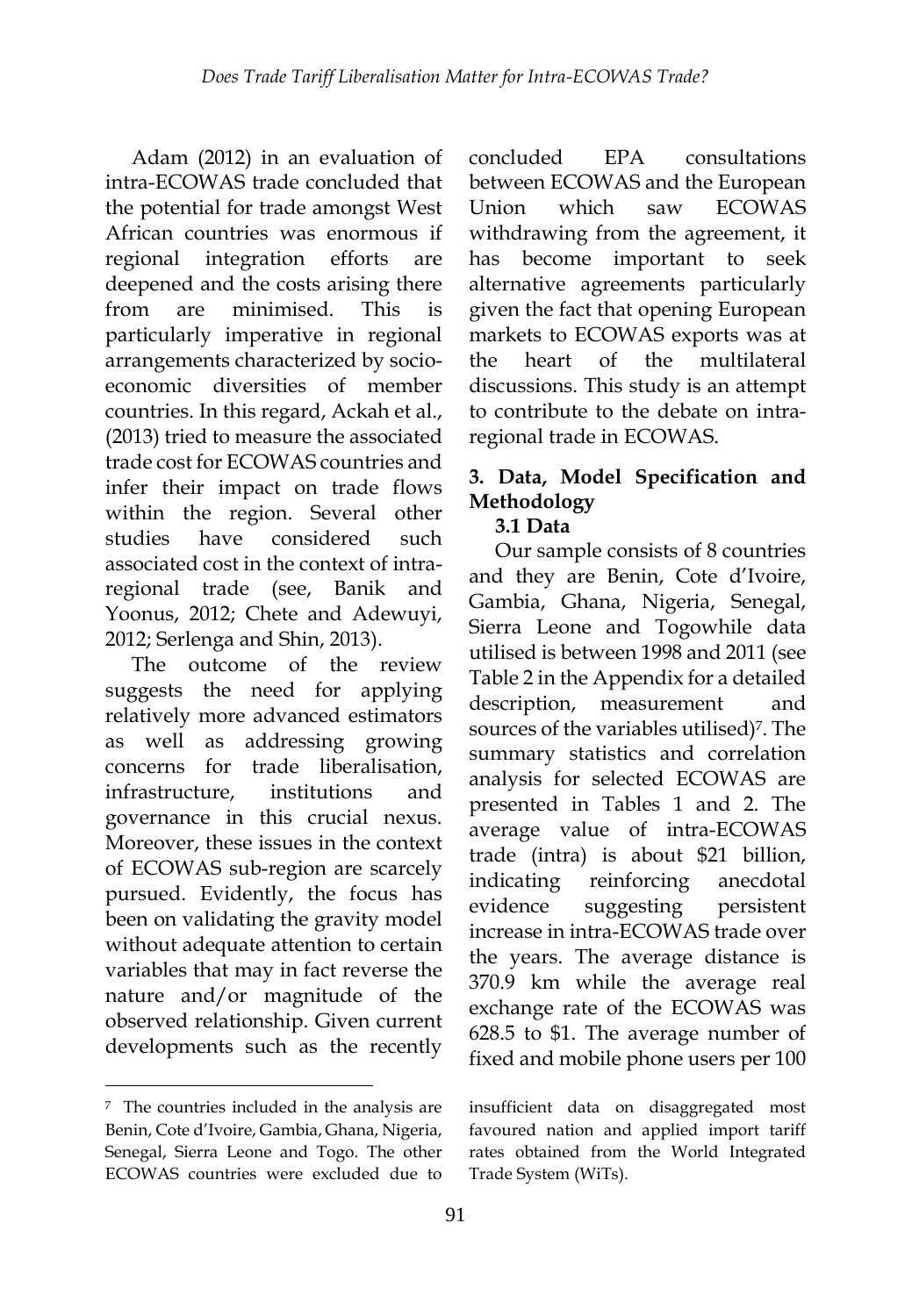inhabitants is 1.46 while that of the internet (measured by internet users per 100 inhabitants) stood at 3.21. The mean value of the institutional quality variable (rolest and cocest) was a weak -0.70 and -0.67 and 2.81 indicating weak institutions and high case of corruption in the West African sub-region. There is considerable variation in the minimum and maximum applied and MFN tariff rates on manufactured, agricultural and primary products with variances ranging between 14.4% and 37.5.

| Variable | N   | Mean       | Std.         | Min.     | Max          |
|----------|-----|------------|--------------|----------|--------------|
|          |     |            | Dev.         |          |              |
| rgdp     | 112 | $2.10E+10$ | $4.54E + 10$ | 4.87E+08 | $2.44E+11$   |
| pop      | 112 | $2.61E+07$ | $4.36E + 07$ | 1225044  | $1.62E + 08$ |
| rer      | 112 | 628.555    | 824.793      | 0.677    | 2951.764     |
| dist     | 112 | 370.891    | 854.523      | 4.291    | 3350.319     |
| intra    | 112 | 794431.4   | 1471705      | 525.397  | 7924339      |
| atrap    | 112 | 14.609     | 3.341        | 10.59    | 25.42        |
| atrmp    | 112 | 14.341     | 3.449        | 10.31    | 24.75        |
| atrpp    | 112 | 16.599     | 4.763        | 11.82    | 45.29        |
| mfntrap  | 112 | 13.943     | 4.698        | 10.91    | 33.29        |
| mfntrmp  | 112 | 13.722     | 4.429        | 10.53    | 28.64        |
| mfntrpp  | 112 | 14.606     | 6.063        | 11.76    | 49.32        |
| tele     | 112 | 1.463      | 0.843        | 0.239    | 3.574        |
| internet | 112 | 3.206      | 5.085        | 0.015    | 28.43        |
| rolest   | 112 | $-0.698$   | 0.527        | $-1.652$ | 0.163        |
| cocest   | 112 | $-0.665$   | 0.393        | $-1.447$ | 0.34         |

**Table 1: Descriptive Statistics for Selected ECOWAS countries**

Correlation analysis result showed that a relatively low and negative linear association existed between intra-ECOWAS trade and applied and MFN tariffs on agriculture, manufactured and primary commodeties in the sample countries. The infrastructure (internet) and institutional quality variable were positively correlated with the volume of intra-ECOWAS trade recording 35% and 4%, respectively. An approxi-mate 50% positive correlation between intra-ECOWAS trade 9intra) and real gross domestic product (rgdp) while population and distance were 47% and 42% linearly associated with the volume of intra-ECOWAS trade. The negative correlation of 29% between real exchange rate (rer) and intra-ECOWAS trade (intra) suggests that the exchange rate policy synchronicity is a valid driver of trade amongst member countries of the sub-region.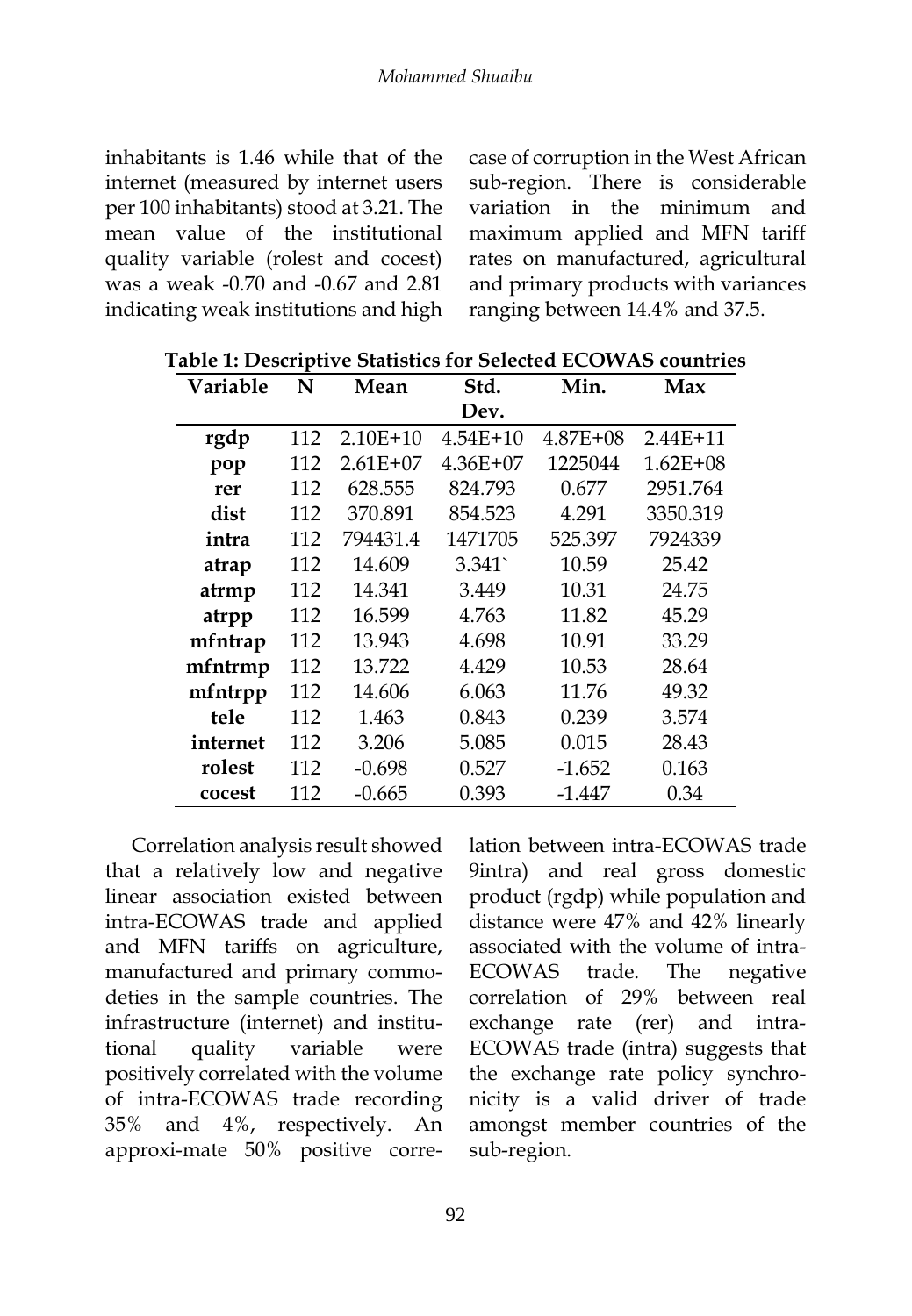|                                                                    | cocest       |                          |       |          |                          |          |          |          |          |                          |          |          |              |          |                           |          |
|--------------------------------------------------------------------|--------------|--------------------------|-------|----------|--------------------------|----------|----------|----------|----------|--------------------------|----------|----------|--------------|----------|---------------------------|----------|
|                                                                    | rolest       |                          |       |          |                          |          |          |          |          |                          |          |          |              |          | $\overline{ }$            | 0.852    |
|                                                                    | inter<br>net |                          |       |          |                          |          |          |          |          |                          |          |          |              | 1        | <b>CFO:0</b>              | 0.005    |
|                                                                    | tele         |                          |       |          |                          |          |          |          |          |                          |          |          |              | 0.202    | 0.442                     | 0.280    |
|                                                                    | mfntr<br>pp  |                          |       |          |                          |          |          |          |          |                          |          | I        | $-0.009$     | $-0.126$ | $-0.020$                  | $-0.136$ |
|                                                                    | mfntr<br>mp  |                          |       |          |                          |          |          |          |          |                          |          | 0.907    | 0.178        | $-0.158$ | 0.098                     | $-0.057$ |
| Table 2: Pairwise Correlation Matrix for Selected ECOWAS Countries | mfntrap      |                          |       |          |                          |          |          |          |          | $\overline{\phantom{0}}$ | 0.992    | 0.952    | 0.126        | $-0.152$ | 0.065                     | $-0.081$ |
|                                                                    | atrpp        |                          |       |          |                          |          |          |          |          | 0.815                    | 0.748    | 0.926    | $-0.221$     | $-0.268$ | $-0.162$                  | $-0.194$ |
|                                                                    | atrmp        |                          |       |          |                          |          |          |          | 0.667    | 0.941                    | 0.965    | 0.817    | 0.245        | $-0.202$ | 0.134                     | $-0.020$ |
|                                                                    | atrap        |                          |       |          |                          |          |          | 0.990    | 0.763    | 0.963                    | 0.972    | 0.874    | 0.171        | $-0.232$ | 0.088                     | $-0.050$ |
|                                                                    | intra        |                          |       |          |                          |          | $-0.222$ | $-0.241$ | $-0.028$ | $-0.072$                 | $-0.101$ | 0.001    | $-0.214$     | 0.354    | $-0.106$                  | 0.043    |
|                                                                    | dist         |                          |       |          | $\overline{\phantom{0}}$ | 0.419    | $-0.004$ | $-0.038$ | 0.217    | 0.180                    | 0.134    | 0.283    | $-0.318$     | 0.433    | $-0.401$                  | $-0.406$ |
|                                                                    | rer          |                          |       |          | $-0.240$                 | $-0.290$ | $-0.221$ | $-0.242$ | $-0.065$ | $-0.298$                 | $-0.309$ | $-0.254$ | $-0.446$     | $-0.293$ | $-0.368$                  | $-0.229$ |
|                                                                    | dod          |                          |       | $-0.271$ | 0.979                    | 0.465    | 0.040    | $-0.007$ | 0.293    | 0.221                    | 0.172    | 0.329    | S<br>$-0.36$ | 0.403    | $\mathfrak{A}$<br>$-0.40$ | $-0.407$ |
|                                                                    | rgdp         | $\overline{\phantom{0}}$ | 0.877 | $-0.243$ | 0.910                    | 0.496    | $-0.217$ | $-0.225$ | $-0.061$ | $-0.046$                 | $-0.076$ | 0.032    | $-0.260$     | 0.658    | $-0.314$                  | $-0.288$ |
|                                                                    |              | rgdp                     | bob   | rer      | dist                     | intra    | atrap    | atrmp    | atrpp    | mfntrap                  | mfntrmp  | mfntrpp  | tele         | internet | rolest                    | cocest   |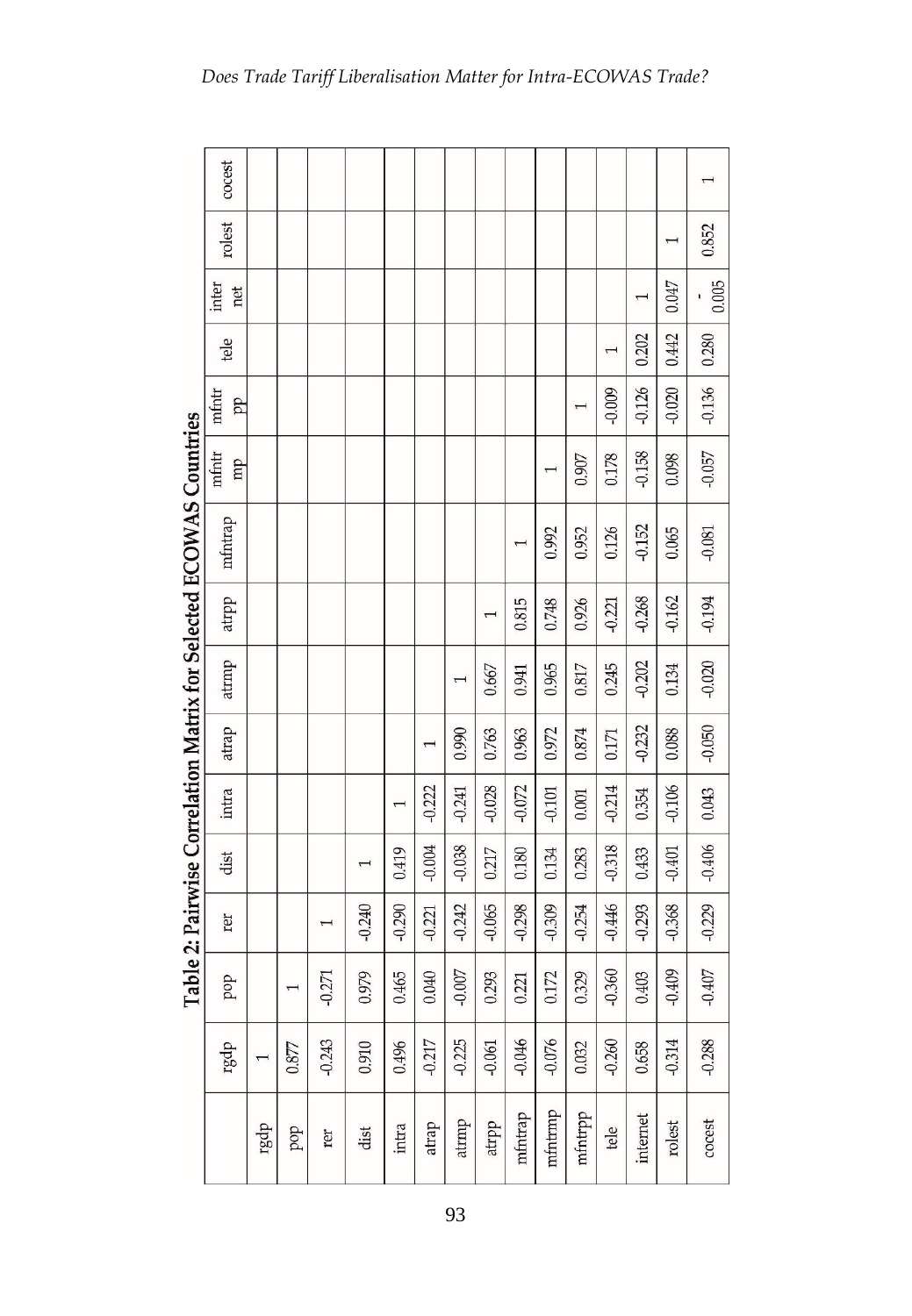# **3.2 Model Specification**

The theoretical linkage between trade liberalisation and intra-regional trade, through logical deduction, traced to the gravity model rooted in Newton's law of gravitational force between two objects. The model astutely provides an exposition of the linkage between volume of trade, capital flows and migration. In other words, it deploys a platform for the volume of trade between or amongst countries as a function of GDP, population and distance. Thus, the effect of trade policies on intra-ECOWAS trade can be analysed by augmenting the model with relevant policy variables. This study relies on an augmented gravity model in the spirit ofAnderson (2010) and also recognises the role of trade policy, institutions and infrastructure on the volume of intra-ECOWAS trade following Babatunde (2006) and Serlenga and Shin (2013). Thus the model specifies intra-ECOWAS trade flows as a function of traditional and other emerging variables:

 $INTRA_{it} = f(X_{it}, Y_{it})$ (1)

where  $INTRA_{it}$  is intra-ECOWAS exports between country (i) and country (j) at time (t),  $Y_{it}$  is a vector of traditional determinants of intra-ECOWAS trade- real GDP (RGDP), real exchange rate (RER), population (POP), common language (ANGLO and FRANCO), distance (DIST);  $X_{it}$ , is a vector of emerging driving factors made up of infrastructure (INFRA), institutional quality (INSTQ), applied

import tariff rates (all products-ATRAP, manufactured products-ATRMP and primary products-ATRPP), most favoured nation tariff rates (all products-MFNTRAP, manufactures-MFNTRMP and primary products-MFNTRPP). The subscripts i, j denote countries while t represents time period.

According to Ajayi (2005), the inclusion of political factors could contribute valuable information to understanding trade relations within ECOWAS especially in view of the political instability of some member countries. Consequently, Babatunde (2006) extends the model by examining the impact of political stability on export performance within ECOWAS. The study found this index to be wrongly signed and insignificant. This strongly suggests the use of broad governance indicators that account for institutions and governance and thus justifies our inclusion of these variables. As rightly noted in Babatunde's study, sensitivity analysis may be carried out using the International Country Risk Guide data on political climate since they provide data on corruption, quality of government and rule of law.

Trade between countries is estimated to be proportional to their combined economic mass (measured by GDP per capita) and inversely proportional to their distance apart in the basic form of the gravity model. Thus, a higher income level signifies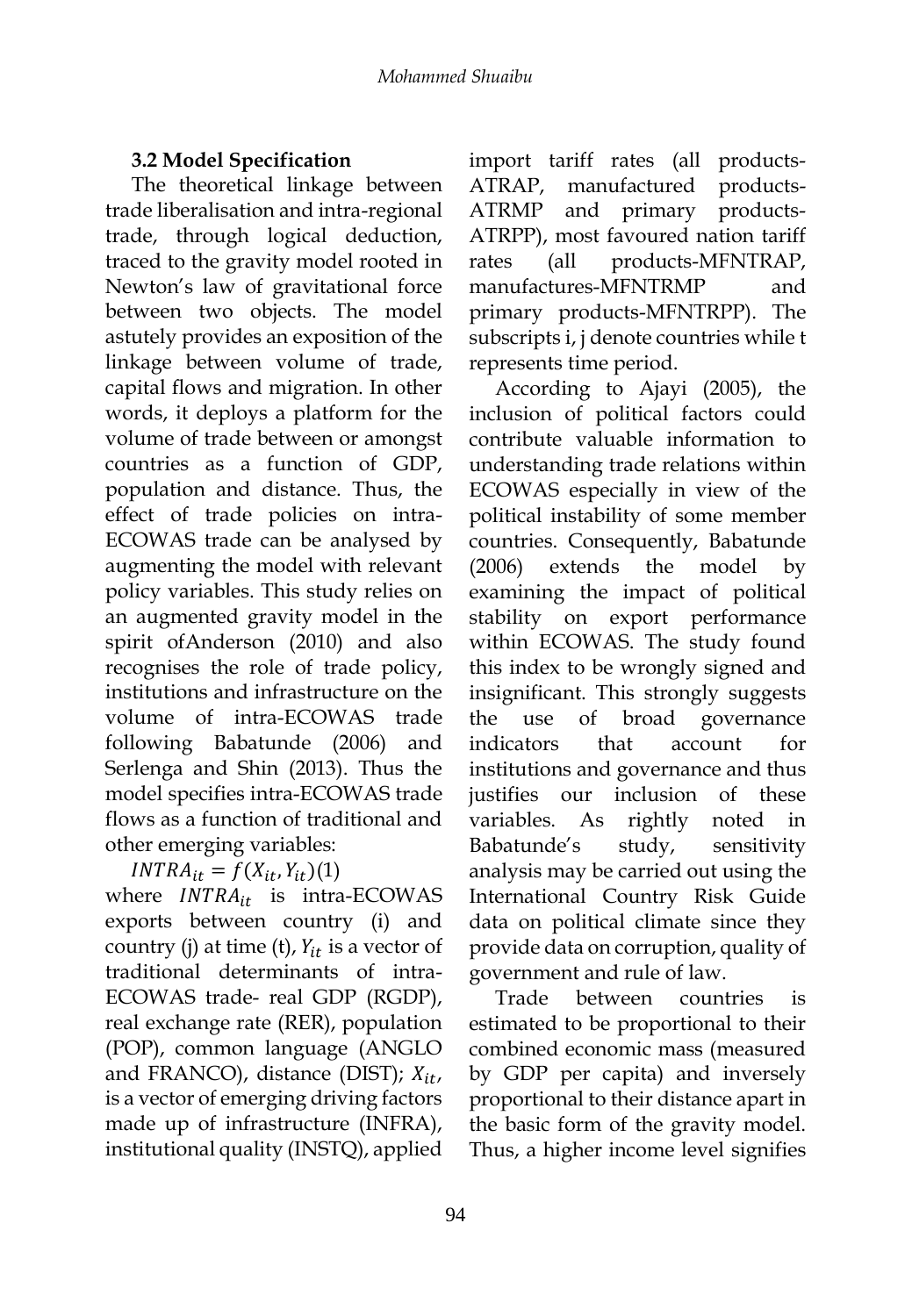greater potential supply from the exporting country and increased demand in the importing country, leading to a positive effect on trade. However, a large population is expected to increase the ratio of domestic to foreign market production, which should allow greater output diversification. The result is expected lower potential demand in the importing country and lower potential supply from the exporting country, leading to an overall decrease in imports. The combined effect of GDP per capita is, however, positive. In addition, distance is expected to increase transport costs which in turn impedes intra-ECOWAS trade flows.

The volume of intra-ECOWAS trade is expected to rise as real output, openness and population of West African countries increase. An increase in real exchange rate, indicating depreciation of the local currency unit against the US dollar, creates disincentives to trade and is thus expected to negatively affect intra-ECOWAS trade. Better infrastructure and institutional quality are expected to boost trading activities amongst ECOWAS countries since this implies lesser bureaucracy and enhanced communication capacity while import tariffs are expected to be negatively related to intra-ECOWAS

-

trade (see, Ajayi and Ncube, 2010). *Apriori*, the longer the distance amongst ECOWAS member countries, the lower the level of intraregional trade while common language between countries is expected to increase trading activities between countries. Lower import tariffs are expected to increase intra-ECOWAS trade.

### **3.3 Estimation Technique**

The models adopted and adapted to this study are estimated using the system and difference GMM estimators proposed by Holtz-Eakin, Newey and Rosen (1988), Arellano and Bond (1991), Arellano and Bover (1995) and Blundell and Bond (1998)8. While the difference GMM estimators is predicated on transformation of independent variables via differencing and uses the GMM, the system GMM on the other hand augments this approach by assuming that the first differences of instruments are uncorrelated with the fixed effects. This allows the introduction of more instruments and can profoundly improve efficiency (Roodman, 2009b). The model may contain specific effects and therefore, to suppress the effects, the model is converted to first difference. This implies that the country-specific effects is neutralised since it does not vary with time. The resulting equation is:

<sup>8</sup> Both estimators are suited for regressions featuring independent variables that are not strictly exogenous, fixed effects,

heteroscedasticity, and serial correlation within but not across individuals (Roodman, 2009a).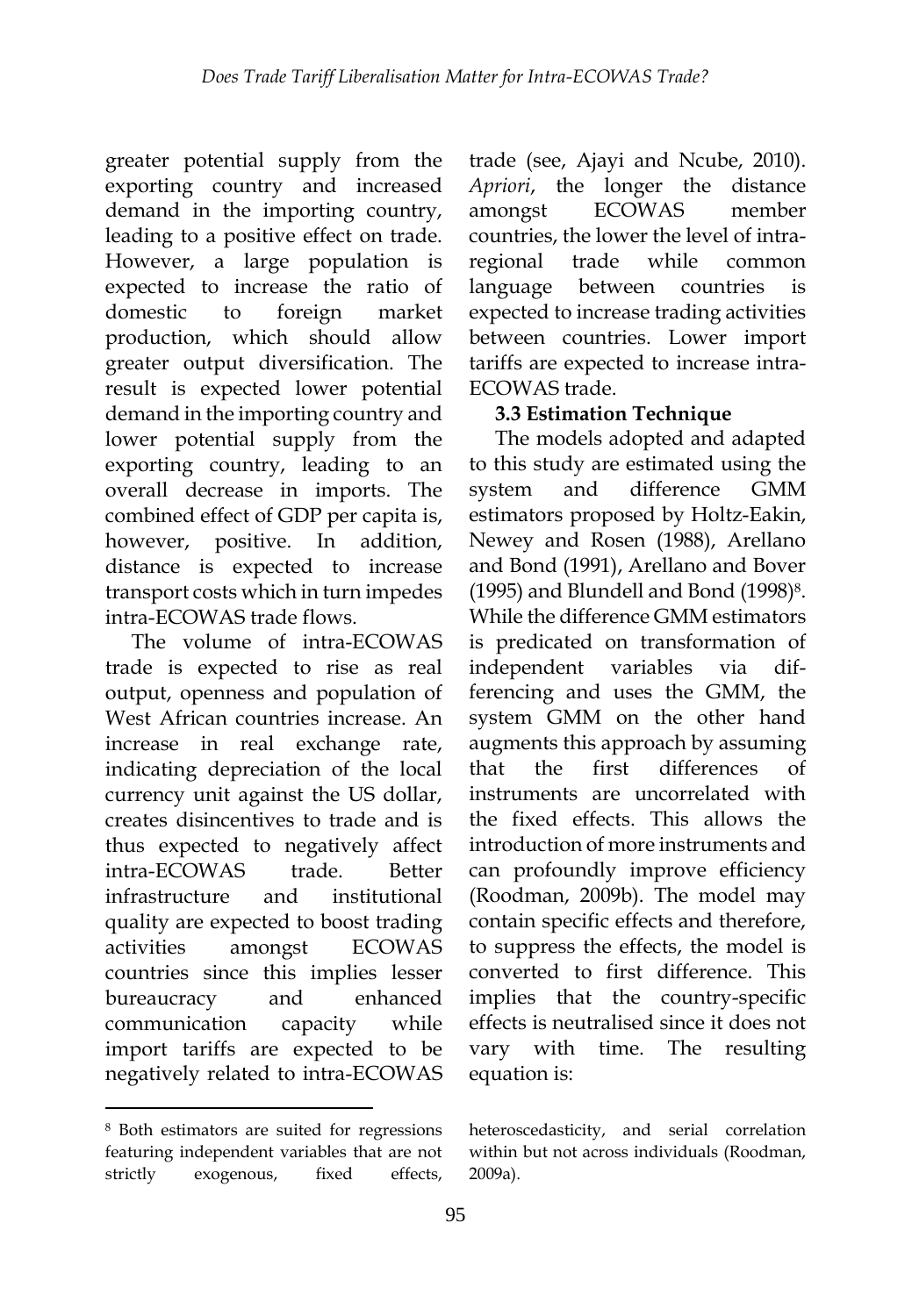$\Delta INTRA_{it} = \beta_1 \Delta INTRA_{it-1} +$  $\beta_2 \Delta Y_{it} + \beta_3 \Delta X_{it} + \Delta \varepsilon_{it}$  (2)

The fixed effects are encompassed in  $\varepsilon_{it}$ ; the error term, assumed to be white noise and consists of the unobserved country-specific effects,  $v_i$  and the observation specific error,  $e_{it}$ . That is,  $\Delta \varepsilon_{it} = \Delta v_i + \Delta e_{it}$ ; and  $\varepsilon_{it} =$  $v_i + e_{it}$  for  $i = 1, ..., N$  and  $t = 2, ..., T$ . Although the optimal weighting matrix for the estimator has been shown to result in an asymptotically efficient two-step GMM estimator<sup>9</sup>, Monte Carlo simulations have shown that efficiency gain is typically small and that the two-step GMM estimator has the disadvantage of converging to its asymptotic distribution relatively slowly (Bond, Hoeffler and Temple, 2001)<sup>10</sup>. Thus, we rely on the one-step GMM estimator, with standard errors that are not only asymptotically robust to heteroscedasticity but have also been found to be more reliable for finite sample inference (see Blundell and Bond, 1998).

#### **4. Discussion of Empirical Results**

For the system GMM, the equations in levels and first differences are estimated as a system, with the applied import tariff rates instrumented by the second and third

1

lag of its difference. Likewise the mfn tariffs is instrumented either by its own lagged differences or by both lagged levels and differences. This is in view of the fact that limiting the number of lags used as instruments in the GMM estimations keeps the instrument count low and improves the Hansen J test for joint validity of those instruments (Roodman, 2009b). All variables in the difference GMM estimations are differenced and the first difference of the import tariffs is instrumented by its own 2 lag in levels, one excluded exogenous variable (ivstyle instrument)-gdp per capita and all exogenous variables included in the specification. Instructively, the second-order correlation in all specifications does not reject the null hypothesis of no autocorrelation while the p-values of the Sargan test of over identifying restrictions does not reject the null hypothesis that the instruments are exogenous in any equation.

Table 3 depicts the empirical result from our model. All estimated models are based on small sample adjustment and the t-statistic is reported. The one-step estimation procedure is relied upon since the resulting standard errors are consistent with panel-specific

<sup>9</sup> See Hansen (1982) and Chamberlain (1987) for a description of asymptotic efficiency with conditional moment restriction and large sample size properties of GMM estimators. <sup>10</sup> They further argued that in finite samples, the asymptotic standard errors associated

with two-step GMM estimators can be seriously downward biased, and thus form an unreliable guide for inference.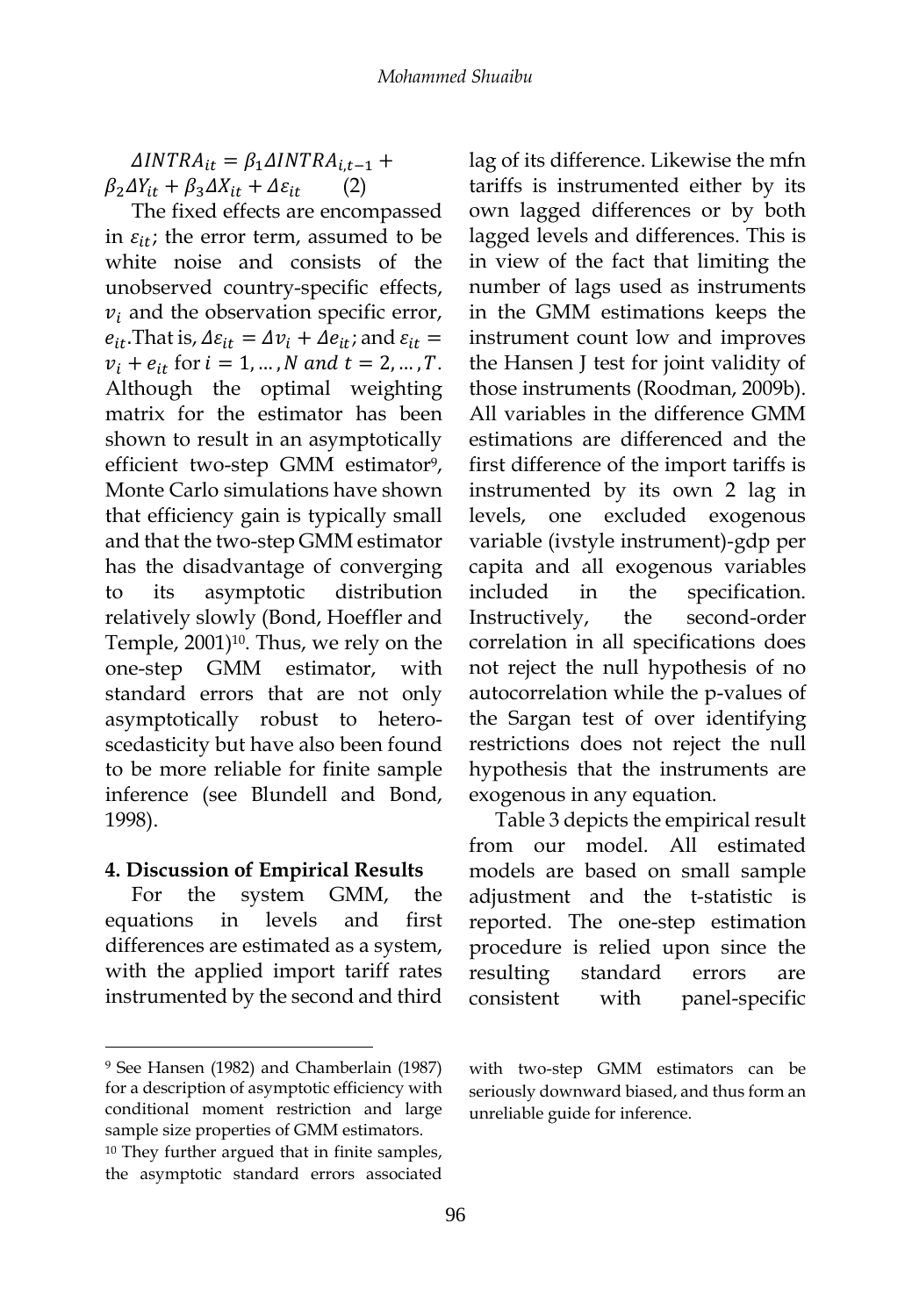autocorrelation and heteroskedasticity and avoid the downward bias that characterises the standard errors of the two-step estimation. The result or model 1 in the first column reveals that real output exerts a positive and significant influence on the intra-ECOWAS trade while it has an infinitesimally small negative effect on while distance and common language have a positive and negative impact respectively on trade within the region. Lowering MFN tariffs on manufactured and primary products led to a high increase in the volume of trade among ECOWAS member countries. This conforms to earlier findings by Babatunde (2006) even though the study relied on aggregate tariffs. Unexpectedly, a 1% increase in MFN tariffs on agricultural products led to a 35.4% in intra-ECOWAS TRADE. In model 2, applied tariff rate on agricultural products is a negative function of intra-ECOWAS trade but is statistically insignificant. However, real exchange rate depreciation had a negligible negative effect on intra-ECOWAS trade while common language coefficient was negative and statistically significant at 10%.

In model 3, infrastructure measure proxied by the number of telephone

lines per 1000 inhabitants is introduced but had an unexpected negative influence on regional trade. This finding was contrary to Ajakaiye and Ncube (2010) whose study suggested otherwise. This may be attributed to poor connectivity issues between and amongst the various service providers which in turn reduced its positive effect on intra-ECOWAS trade. However, increased investment in telephone lines in West Africa increased trade amongst ECOWAS member countries by about 0.29% and 0.26% in models 5 and 6, respectively in line with the findings of Mbekeani (2010).The institutional quality index as captured by the rule of law estimate were both insignificant with a positive and negative coefficients in models 5 and 6, respectively.

Notably, MFN tariffs, which countries have bounds to impose on imports of others unless such a country is part of a broad preferential trade agreement are all negative and statistically significant in model 6. This suggests that reducing restrictions on agric and manufactured and indeed primary products will increase the volume of trade in intra-ECOWAS countries.

|       | THER OF STORE GITTING TREDUIT |                       |                  |                      |                  |                  |                      |  |  |  |  |  |
|-------|-------------------------------|-----------------------|------------------|----------------------|------------------|------------------|----------------------|--|--|--|--|--|
| Dep.  |                               | Var.:   Model 1       | Model 2          | Model                | Model 4          | Model            | Model 6              |  |  |  |  |  |
| Intra |                               |                       |                  |                      |                  |                  |                      |  |  |  |  |  |
| rgdp  |                               | $0.355***$<br>(0.187) | 0.140<br>(0.180) | $0.430**$<br>(0.200) | 0.204<br>(0.177) | 0.298<br>(0.216) | $0.337**$<br>(0.170) |  |  |  |  |  |
|       |                               |                       |                  |                      |                  |                  |                      |  |  |  |  |  |

**Table 3: System GMM Result**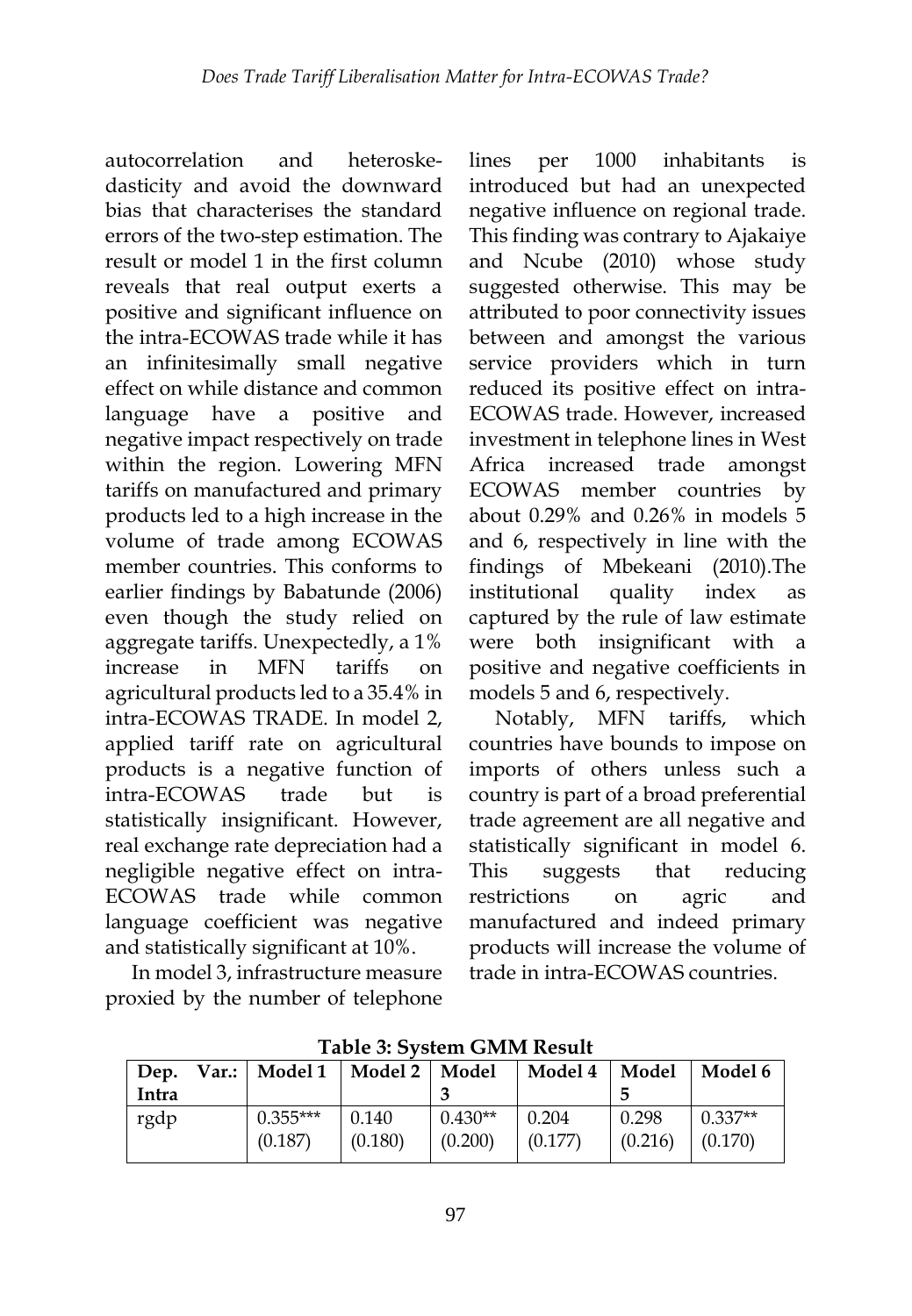| pop                      | $-0.270$<br>(0.251)   | $-0.013$<br>(0.267)    | $-0.292$<br>(0.254)  | $-0.154$<br>(0.250)  | $-0.121$<br>(0.305)  | $-0.232$<br>(0.214)    |
|--------------------------|-----------------------|------------------------|----------------------|----------------------|----------------------|------------------------|
| rer                      | $-0.001*$             | $-.0003**$             | $-0.001*$            | $-0.0001$            | $-0.001*$            | $0.001*$               |
|                          | (0.0002)              | (0.000)                | (0.0002)             | (0.0001)             | (0.000)              | (0.0002)               |
| dist                     | $0.374*$<br>(0.098)   | 0.039<br>(0.076)       | $-0.016$<br>(0.095)  | $0.255*$<br>(0.091)  | $-0.021$<br>(0.085)  | 0.074<br>(0.063)       |
| comlang                  | $-0.984*$<br>(0.235)  | $-0.282***$<br>(0.158) | $-0.532*$<br>(0.177) | $-0.472*$<br>(0.175) | $0.420**$<br>(0.167) | $-0.499*$<br>(0.186)   |
| atrap                    |                       | $-0.350$<br>(0.892)    |                      |                      | $-0.560$<br>(0.928)  |                        |
| atrmp                    |                       | 0.255<br>(0.751)       |                      |                      | 0.435<br>(0.781)     |                        |
| atrpp                    |                       | 0.061<br>(0.115)       |                      |                      | 0.086<br>(0.120)     |                        |
| mfntrap                  | 35.352*<br>(9.695)    |                        |                      |                      |                      | 11.180***<br>(6.594)   |
| mfntrmp                  | $-27.316*$<br>(7.483) |                        |                      |                      |                      | $-8.644***$<br>(5.097) |
| mfntrpp                  | $-7.978*$<br>(2.190)  |                        |                      |                      |                      | $-2.527***$<br>(1.488) |
| tele                     |                       |                        | $-0.533*$<br>(0.200) |                      | $0.288**$<br>(0.126) | $-0.263**$<br>(0.110)  |
| rolest                   |                       |                        |                      | $0.527**$<br>(0.214) | 0.049<br>(0.154)     | $-0.059$<br>(0.138)    |
| <b>Diagnostics</b>       |                       |                        |                      |                      |                      |                        |
| Obs                      | 104                   | 104                    | 104                  | 104                  | 104                  | 104                    |
| No.<br>of<br>Instruments | 61                    | 104                    | 61                   | 61                   | 91                   | 104                    |
| F-stat                   | 0.000                 | 0.000                  | 0.000                | 0.000                | 0.000                | 0.000                  |
| $AR(1)$ Test             | 0.000                 | 0.000                  | 0.000                | 0.000                | 0.000                | 0.000                  |
| $AR(2)$ Test             | 0.442                 | 0.762                  | 0.507                | 0.913                | 0.433                | 0.631                  |
| Sargan Test              | 0.091                 | 0.783                  | 0.178                | 0.234                | 0.559                | 0.715                  |

*Notes: (i) \*, \*\* and \*\*\* denote significance at the 1%, 5% and 10% level. (ii) Robust Standard errors in parenthesis ( ) and P-values in [ ]*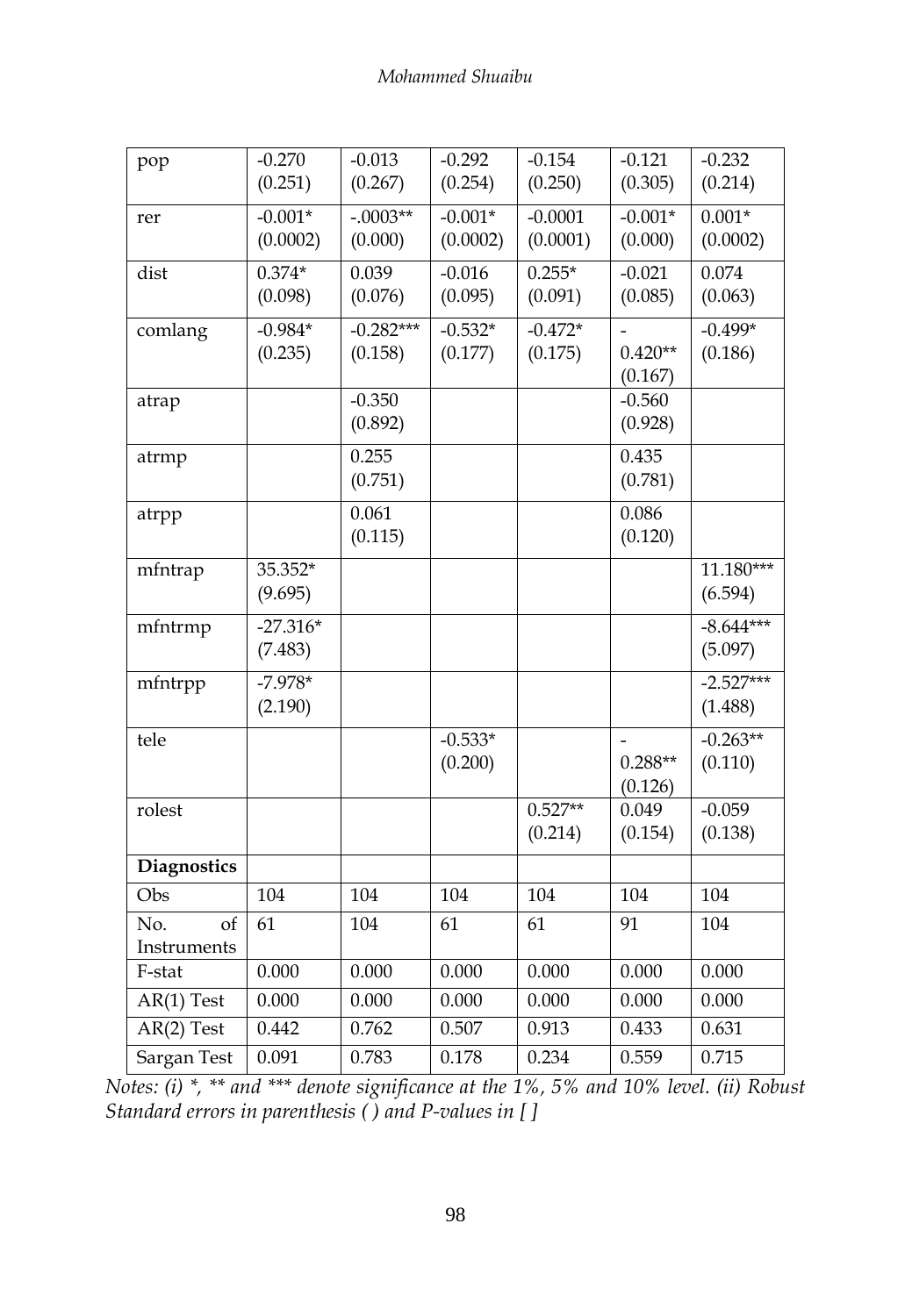The difference GMM estimation output is presented in Table 4. The result from model 1 in column 1 indicates that reducing applied tariff rates on agricultural producers increases intra-ECOWAS trade while a 1% increment in applied tariff rate and manufactures and primary goods induce a 2.63% and 0.26% increase in intra-ECOWAS trade. This seems quite fizzling at a first stance since one would expect a negative impact. Model one also reveals that more people increased the volume of intra-trade and this may be due to the increased output accustomed by the availability of more and relatively cheap labour.

In model 2 in the second column, liberalising trade through reduction in MFN tariffs on manufactured and primary products exert a positive impact on the intra-ECOWAS trade. An increase in the number of telephone lines installed precipitate at 1.56% increase in intra-ECOWAS trade as communication between trading partners are cased and thus barriers to trade minimised. An improvement in governance as measured by the rule of law estimate increased trade amongst West African countries by 2.75% and 1.31% in models 5 and 6, respectively.

| Var.:<br>Dep. | Model 1   | Model 2    | Model 3  | Model 4   | Model 5    | Model 6     |
|---------------|-----------|------------|----------|-----------|------------|-------------|
| Intra         |           |            |          |           |            |             |
| rgdp          | $-0.679$  | 0.371      | 0.291    | $1.239**$ | $-0.143$   | $-0.623$    |
|               | (0.550)   | (0.411)    | (0.599)  | (0.494)   | (0.516)    | (0.427)     |
| pop           | $8.585*$  | 1.429      | 1.492    | 0.115     | 4.756***   | 0.922       |
|               | (2.823)   | (2.219)    | (3.231)  | (2.462)   | (2.796)    | (2.310)     |
| rer           | $-0.001$  | $-0.000$   | $-0.001$ | 0.001     | $-0.001$   | 0.000       |
|               | (0.001)   | (0.000)    | (0.001)  | (0.001)   | (0.001)    | (0.001)     |
| dist          | 0.549     | $0.715***$ | $-0.015$ | $-0.204$  | 0.223      | $-0.721***$ |
|               | (0.435)   | (0.410)    | (0.512)  | (0.466)   | (0.417)    | (0.413)     |
| atrap         | $-2.877*$ |            |          |           | $-2.264**$ |             |
|               | (1.056)   |            |          |           | (0.973)    |             |
| atrmp         | $2.632*$  |            |          |           | $2.073**$  |             |
|               | (0.907)   |            |          |           | (0.833)    |             |
| atrpp         | $0.256**$ |            |          |           | $0.204***$ |             |
|               | (0.128)   |            |          |           | (0.119)    |             |
| mfntrap       |           | 19.276**   |          |           |            | $13.13***$  |
|               |           | (7.799)    |          |           |            | (7.871)     |

**Table 4: Difference GMM Output**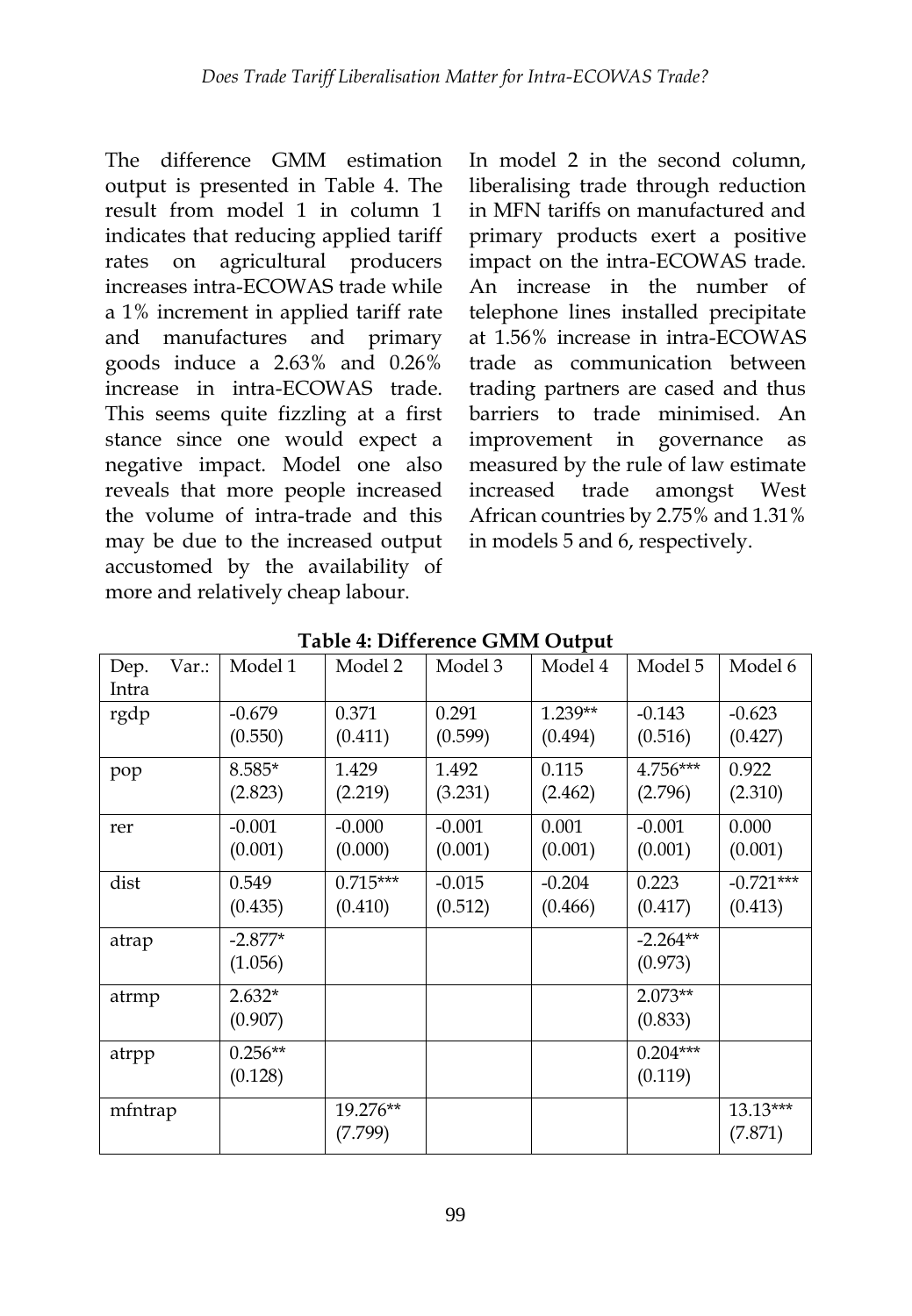| mfntrmp                    |       | $-14.862**$<br>(6.047) |                      |                      |                     | $-10.044$<br>(6.108)   |
|----------------------------|-------|------------------------|----------------------|----------------------|---------------------|------------------------|
| mfntrpp                    |       | $-4.362**$<br>(1.750)  |                      |                      |                     | $-3.016***$<br>(1.763) |
| tele                       |       |                        | $1.557**$<br>(0.784) |                      | $-0.197$<br>(0.204) | 0.102<br>(0.134)       |
| rolest                     |       |                        |                      | $-2.749*$<br>(0.569) | $-0.606$<br>(0.402) | $-1.307*$<br>(0.418)   |
| Diagnostic<br><b>Tests</b> |       |                        |                      |                      |                     |                        |
| Obs                        | 104   | 104                    | 104                  | 104                  | 104                 | 104                    |
| No.<br>of<br>Instruments   | 39    | 96                     | 26                   | 40                   | 65                  | 53                     |
| F-stat                     | 0.000 | 0.000                  | 0.000                | 0.000                | 0.000               | 0.000                  |
| $AR(1)$ Test               | 0.022 | 0.000                  | 0.727                | 0.067                | 0.000               | 0.000                  |
| $AR(2)$ Test               | 0.558 | 0.048                  | 0.411                | 0.725                | 0.201               | 0.081                  |
| Sargan Test                | 0.321 | 0.696                  | 0.974                | 0.501                | 0.148               | 0.468                  |

*Notes: (i) \*, \*\* and \*\*\* denote significance at the 1%, 5% and 10% level. (ii) Robust Standard errors in parenthesis ( ) and P-values in [ ].*

For robustness, we estimate fixed and random effects models and compare with the one-step system and difference result. The fixed effect result in Table 5 shows that liberalising agriculture and manufacturing sector through import tariff reduction will boost the level of intra-regional trade in West Africa. The coefficients of population and real exchange rate carried the expected positive and negative signs, respectively similar to Ogunkola's (1998) findings. This suggest that an increase in population increases labour force which in turn contributes to aggregate output and surplus for exports while an appreciation of the currency makes

more funds available to finance imports and thus promotes intraregional trade amongst west African countries.

Notably, MFN tariffs applied to primary and manufactured goods turn out to be negative in model 2; suggesting the positive impact of liberalising trade regimes on intra-ECOWAS trade. However, MFN tariff on agricultural products had a positive impact while distance and real exchange rate were found to be negatively related to the volume of trade carried out within the West African sub region. This underscores the effect of geographical proximity towards trade and the need for increased synchronicity of exchange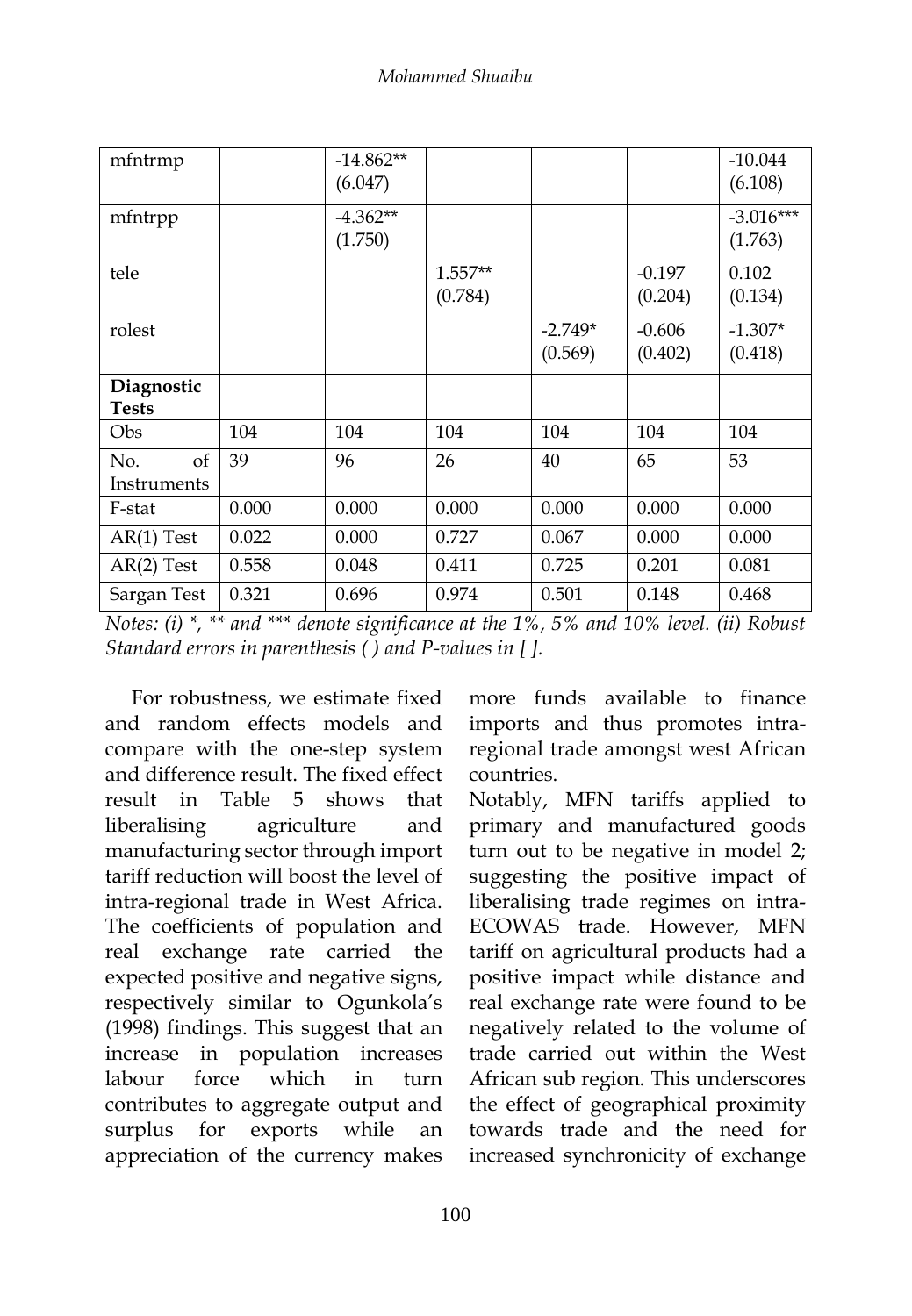rate policies towards enhanced trade within the sub-region. Our findings also showed that an increase in the number of telephone lines per hundred inhabitants provided in the sub region will lead to an increase in intra-regional trade within the ECOWAS. This finding was however

found to be statistically insignificant while an improvement in the regulatory environment through enhanced institutional quality led to an improvement in intra-ECOWAS trade. The model diagnostics are satisfactory.

| Dep. Var.:<br>Intra | Model 1                | Model 2                | Model 3                                    | Model 4              | Model 5               | Model 6              |
|---------------------|------------------------|------------------------|--------------------------------------------|----------------------|-----------------------|----------------------|
| constant            | 7.50E+01               | 53.906                 | $-32.344$                                  | $-15.494$            | $-33.263$             | $-41.165$            |
| rgdp                | 0.172<br>(0.525)       | 0.369<br>(0.419)       | $0.879***$<br>(0.466)                      | $1.223*$<br>(0.461)  | 0.715<br>(0.435)      | 0.763<br>(0.522)     |
| pop                 | 5.095**<br>(2.544)     | 3.249<br>(2.182)       | 1.500<br>(2.419)                           | $-0.061$<br>(0.344)  | 1.452***<br>(2.285)   | 2.046<br>(2.565)     |
| rer                 | $-0.002*$<br>(0.001)   | $-0.001***$<br>(0.001) | $\qquad \qquad =$<br>$0.001***$<br>(0.001) | $-0.000$<br>(0.001)  | $-0.000$<br>(0.001)   | $-0.000$<br>(0.001)  |
| dist                | 0.243<br>(0.431)       | $0.948**$<br>(0.404)   | 0.044<br>(0.432)                           | $-0.077$<br>(0.416)  | $0.749***$<br>(0.405) | 0.092<br>(0.409)     |
| atrap               | $-1.876***$<br>(1.105) |                        |                                            |                      |                       | $-1.218$<br>(1.058)  |
| atrmp               | $1.720***$<br>(0.950)  |                        |                                            |                      |                       | 1.201<br>(0.908)     |
| atrpp               | 0.183<br>(0.133)       |                        |                                            |                      |                       | 0.764<br>(0.129)     |
| mfntrap             |                        | 38.053*<br>(6.851)     |                                            |                      | 32.431*<br>(7.220)    |                      |
| mfntrmp             |                        | $-29.486*$<br>(5.324)  |                                            |                      | $-25.091*$<br>(5.615) |                      |
| mfntrpp             |                        | $-8.540*$<br>(1.532)   |                                            |                      | $-7.301*$<br>(1.611)  |                      |
| tele                |                        |                        | 0.145<br>(0.170)                           |                      | 0.196<br>(0.146)      | 0.248<br>(0.160)     |
| rolest              |                        |                        |                                            | $-1.240*$<br>(0.408) | $-0.894**$<br>(0.409) | $-1.507*$<br>(0.416) |

**Table 5: Estimation Output of Fixed Effect**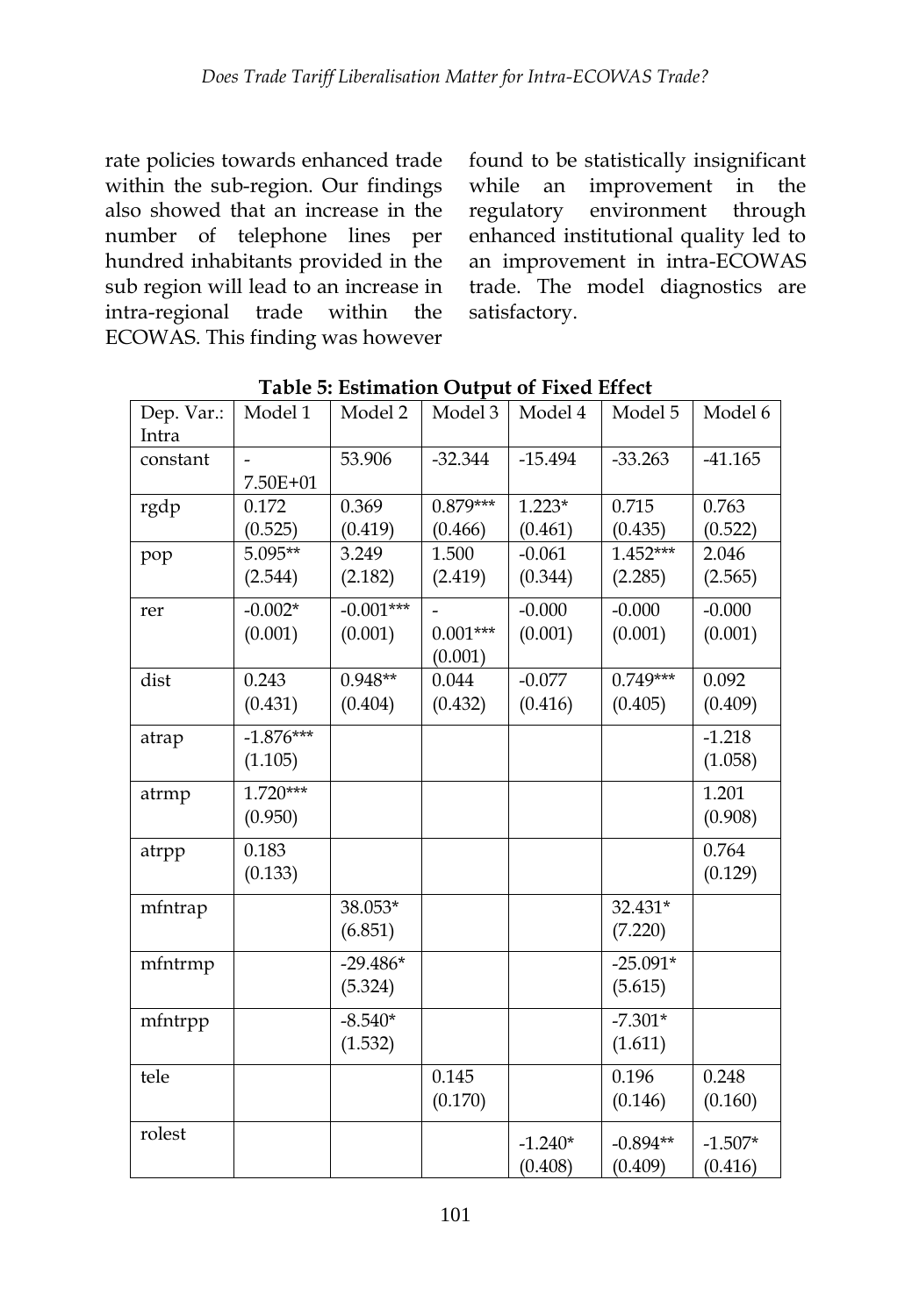| F-Stat | 0.0000 | 0.0000 | 0.0000 | 0.0000 | 0.0000        | 0.0000 |
|--------|--------|--------|--------|--------|---------------|--------|
| R-Sa   | 0.7054 | 0.6548 | 0.7838 | 0.6628 | $\mid 0.6056$ | 0.6334 |
|        |        |        |        |        |               |        |

*Notes: (i) \*, \*\* and \*\*\* denote significance at the 1%, 5% and 10% level. (ii) Standard errors in parenthesis ( )*

The random effect model presented in Table 6 was relatively more robust compared with the fixed effect model. However, applied tariff rate on manufactured, agricultural and primary products were insignificant but carried the expected negative sign. This is a clear departure from MFN tariffs as all its coefficients carried the expected negative sign and were statistically significant. This implies that the liberalising trade within ECOWAS would be more effective if the MFN rates were reduced as trade flows

seem to be more responsive to changes in MFN import duties particularly on manufactured and primary products. Infrastructure and institutional quality as measured by telephone lines and rule of law estimates exerted a positive influence on intra-ECOWAS trade. This reinforced our earlier findings as the effects were also statistically significant. The traditional determinants were all statistically significant and conformed to theoretical expectations in all the specifications tested using random effect.

| Dep. Var.: | Model     | Model 2    | Model 3    | Model 4    | Model 5     | Model 6    |
|------------|-----------|------------|------------|------------|-------------|------------|
| Intra      | 1         |            |            |            |             |            |
| constant   |           | $-18.723*$ | $-20.537*$ | $-22.811*$ | $-11.862**$ | $-21.673*$ |
|            | $26.276*$ | (4.522)    | (2.946)    | (2.597)    | (4.949)     | (4.321)    |
|            | (4.133)   |            |            |            |             |            |
| rgdp       | $1.175*$  | $0.944*$   | $1.070*$   | $1.056*$   | $1.142*$    | 1.396*     |
|            | (0.226)   | (0.178)    | (0.170)    | (0.166)    | (0.180)     | (0.228)    |
| pop        | $0.941**$ | $0.688**$  | $0.661**$  | $0.862*$   | $-0.007$    | 0.365      |
|            | (0.391)   | (0.331)    | (0.309)    | (0.274)    | (0.354)     | (0.413)    |
| rer        | $-0.001*$ | $-0.002*$  | $-0.001*$  | $-0.001*$  | $-0.002*$   | $-0.002*$  |
|            | (0.000)   | (0.000)    | (0.000)    | (0.000)    | (0.000)     | (0.000)    |
| dist       | $-0.631*$ | $-0.314$   | $-0.301**$ | $-0.495*$  | $-0.183$    | $-0.571*$  |
|            | (0.170)   | (0.194)    | (0.152)    | (0.132)    | (0.188)     | (0.167)    |
| comlang    | $-1.441*$ | $-1.638*$  | $-1.471*$  | $-1.424*$  | $-1.577*$   | $-1.363*$  |
|            | (0.170)   | (0.168)    | (0.340)    | (0.186)    | (0.161)     | (0.170)    |

**Table 6: Estimation Output of Random Effect**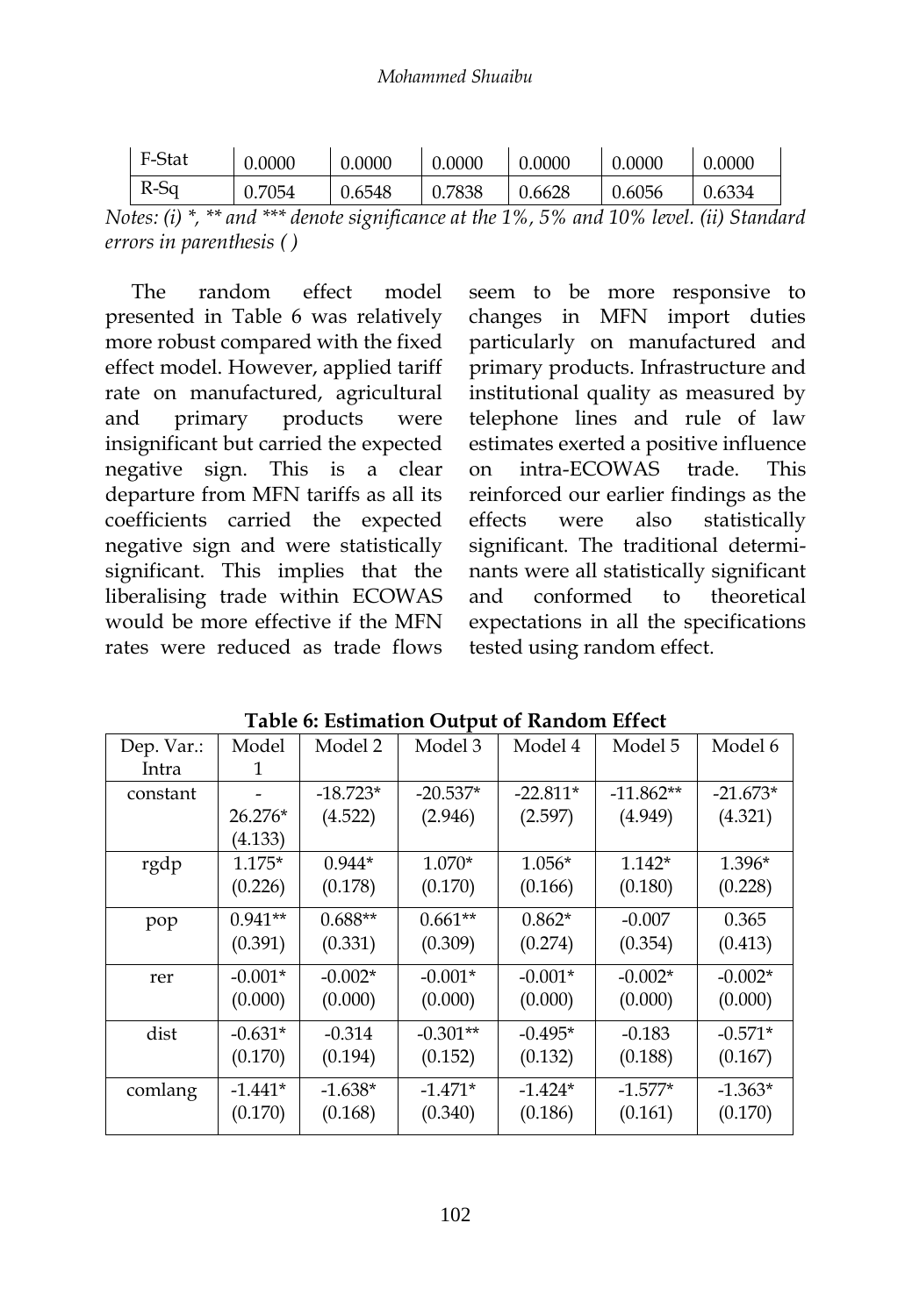| atrap   | 0.548<br>(1.068)    |                       |                     |                     |                       | 0.733<br>(1.026)       |
|---------|---------------------|-----------------------|---------------------|---------------------|-----------------------|------------------------|
| atrmp   | $-0.474$<br>(0.904) |                       |                     |                     |                       | $-0.652$<br>(0.870)    |
| atrpp   | $-0.052$<br>(0.137) |                       |                     |                     |                       | $-0.069$<br>(0.132)    |
| mfntrap |                     | 25.905*<br>(7.862)    |                     |                     | $30.628*$<br>(7.509)  |                        |
| mfntrmp |                     | $-20.046*$<br>(6.101) |                     |                     | $-23.736*$<br>(5.829) |                        |
| mfntrpp |                     | $-5.835*$<br>(1.761)  |                     |                     | $-6.882*$<br>(1.681)  |                        |
| tele    |                     |                       | $-0.017$<br>(0.151) |                     | $-0.405*$<br>(0.121)  | $-0.377*$<br>(0.132)   |
| rolest  |                     |                       |                     | $-0.304$<br>(0.198) | $-0.399**$<br>(0.165) | $-0.322***$<br>(4.321) |
| F-Stat  | 0.0000              | 0.0000                | 0.0000              | 0.0000              | 0.0000                | 0.0000                 |
| $R-Sq$  | 0.9314              | 0.9381                | 0.9261              | 0.9318              | 0.9469                | 0.9384                 |

|                          |  | Notes: (i) $*$ , $**$ and $***$ denote significance at the 1%, 5% and 10% level. (ii) Standard |  |  |  |
|--------------------------|--|------------------------------------------------------------------------------------------------|--|--|--|
| errors in parenthesis () |  |                                                                                                |  |  |  |

Our final robustness consideration entailed using alternative measures of infrastructure and institutional quality. We used the control of corruption estimate for the latter and internet access for the former. There is abundant anecdotal evidence suggesting that time consuming and inefficient border procedures, as well as corruption in some cases, may well be more important in inhibiting intra-regional trade (Hartzenberg, 2010) The result is presented in table 7. To overcome the downward bias that characterises the standard errors of the two-step estimation, we relied on one-step

estimation procedure since the standard errors are consistent with panel-specific serial correlation and heteroskedasticity.

Model 1 in column 1 shows that wider internet access and coverage has not led to an increase in trading amongst ECOWAS member countries. However, model 2 shows that improvement in terms of control of corruption led to approximately 0.70% increase in the volume of intra-ECOWAS trade. In Models 3, 4, and 5, improved internet facilities and connections led to a significant increment in trade amongst ECOWAS member countries. While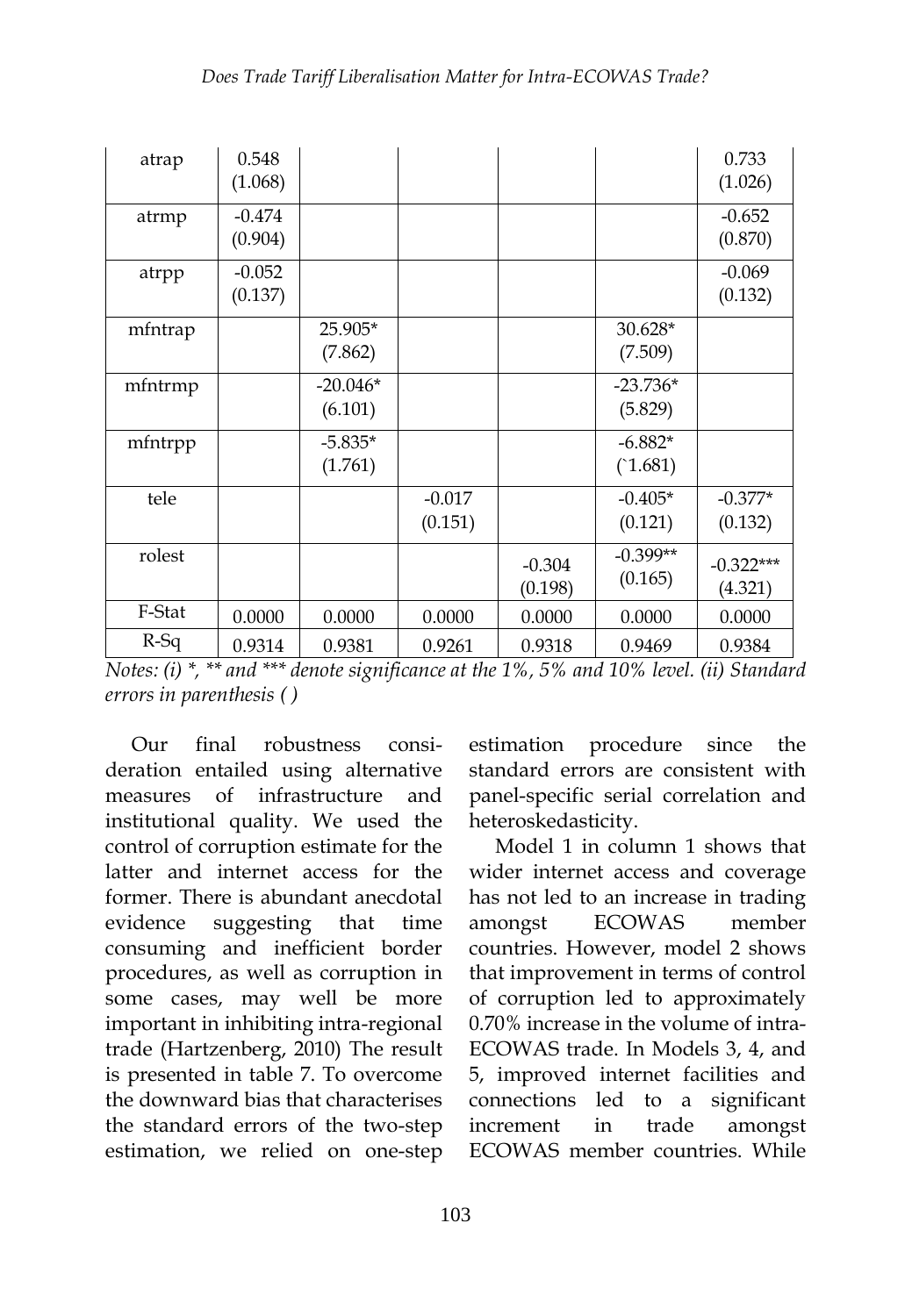better control of corruption had an expected positive and significant impact on intra-ECOWAS trade in models 2 and 6, it was either negatively related to intra-ECOWAS trade or insignificant in the other models. The potency of trade liberalisation was only evident in

model 8 and its impact was through MFN tariffs on manufactured and primary products. This lends support to our previous findings and further highlights the critical role of reducing MFN import tariffs towards promoting intra-ECOWAS trade.

**Table 7: System GMM Result Using Alternative Measures of Infrastructure and Institutional Quality**

| Dep.    | Model                 | Model                 | Model                | Model                   | Model                 | Model               | Model                 | Model                 |
|---------|-----------------------|-----------------------|----------------------|-------------------------|-----------------------|---------------------|-----------------------|-----------------------|
| Var.:   | $\mathbf{1}$          | $\overline{2}$        | 3                    | $\overline{\mathbf{4}}$ | 5                     | 6                   | 7                     | 8                     |
| Intra   |                       |                       |                      |                         |                       |                     |                       |                       |
| rgdp    | $0.387***$<br>(0.218) | 0.210<br>(0.173)      | 0.248<br>(0.233)     | $0.353***$<br>(0.188)   | $0.937**$<br>(0.457)  | 0.101<br>(0.416)    | $-0.278$<br>(0.442)   | 0.378<br>(0.417)      |
| pop     | $-0.434$<br>(0.313)   | $-0.117$<br>(0.244)   | $-0.093$<br>(0.337)  | $-0.302$<br>(0.244)     | $-0.589$<br>(2.404)   | 2.982***<br>(2.385) | 5.553**<br>(3.369)    | 1.946<br>(2.304)      |
| rer     | $0.001***$<br>(0.001) | $0.002***$<br>(0.001) | $-0.001*$<br>(0.000) | $-0.001*$<br>(0.000)    | $-0.001**$<br>(0.001) | 0.002<br>(0.001)    | $-0.001**$<br>(0.001) | $-0.001$<br>(0.001)   |
| dist    | $0.208**$<br>(0.087)  | $0.234*$<br>(0.081)   | 0.060<br>(0.087)     | $0.163**$<br>(0.068)    | 0.218<br>(0.434)      | 0.063<br>(0.427)    | $0.713***$<br>(0.418) | $0.783***$<br>(0.442) |
| comlang | $-0.216$<br>(0.179)   | $-0.514*$<br>(0.171)  | $-0.276$<br>(0.171)  | $-0.298$<br>(0.183)     |                       |                     |                       |                       |
| atrap   |                       |                       | $-0.677$<br>(0.964)  |                         |                       |                     | $-0.792$<br>(1.087)   |                       |
| atrmp   |                       |                       | 0.511<br>(0.814)     |                         |                       |                     | 0.764<br>(0.932)      |                       |
| atrpp   |                       |                       | 0.103<br>(0.124)     |                         |                       |                     | 0.035<br>(0.137)      |                       |
| mfntrap |                       |                       |                      | 10.456<br>(6.664)       |                       |                     |                       | 18.365*<br>$*(7.952)$ |
| mfntrmp |                       |                       |                      | $-8.125$                |                       |                     |                       | 014.163<br>$**$       |
|         |                       |                       |                      | (5.153)                 |                       |                     |                       | (6.165)               |
| mfntrpp |                       |                       |                      | $-2.347$<br>(1.503)     |                       |                     |                       | $-4.157**$<br>(1.784) |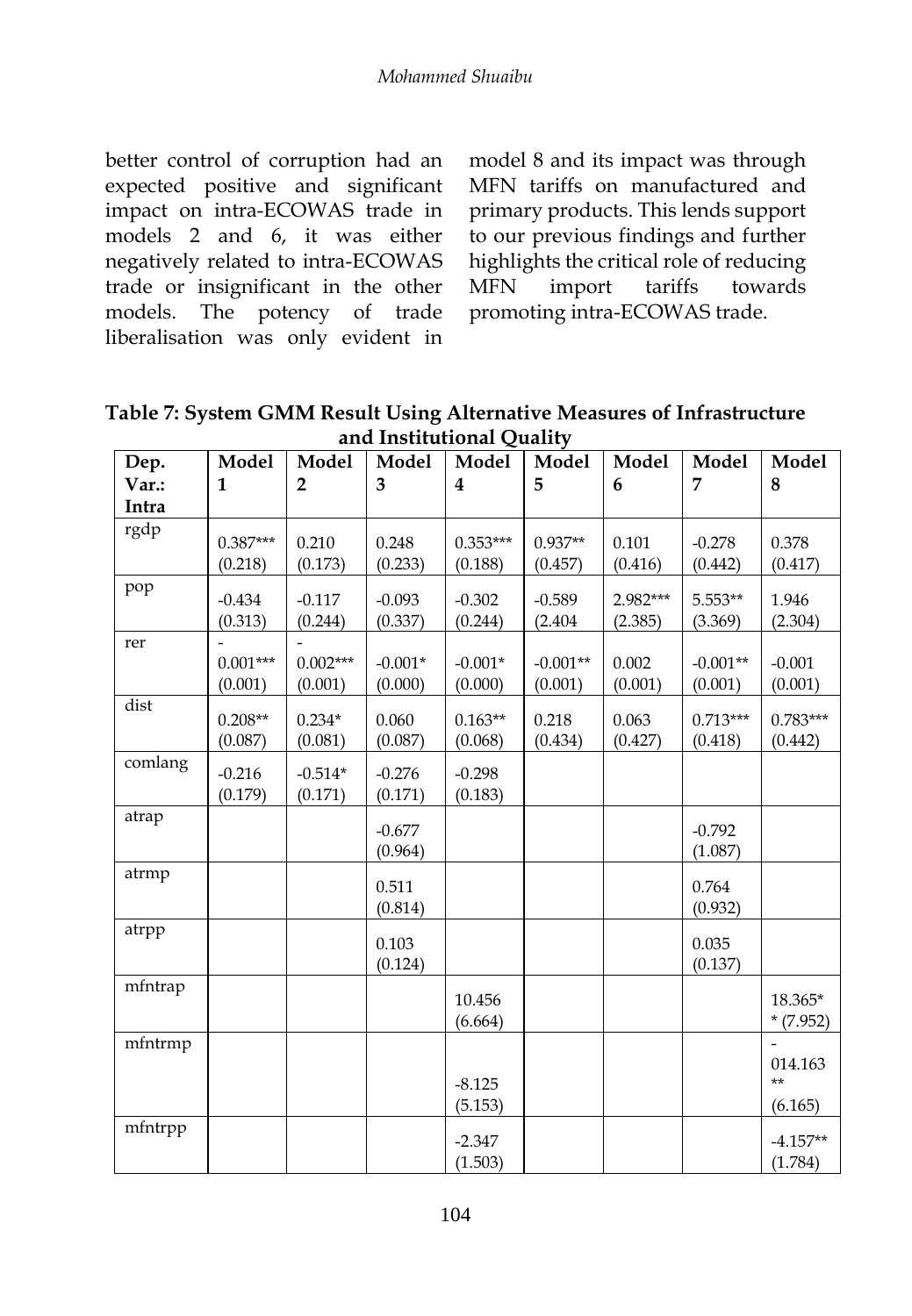| internet                    | $\qquad \qquad \blacksquare$<br>$0.031***$<br>(0.017) |                     | $0.028***$<br>(0.016) | $-0.034**$<br>(0.016) | $0.040***$<br>(0.020) |                       | 0.018<br>(0.025)    | $-0.016$<br>(0.016) |
|-----------------------------|-------------------------------------------------------|---------------------|-----------------------|-----------------------|-----------------------|-----------------------|---------------------|---------------------|
| cocest                      |                                                       | $0.698*$<br>(0.220) | 0.114<br>(0.182)      | $-0.018$<br>(0.166)   |                       | $0.572***$<br>(0.331) | $-0.632$<br>(0.453) | 0.008<br>(0.314)    |
|                             |                                                       |                     |                       |                       |                       |                       |                     |                     |
| <b>Diagnost</b><br>ic Tests |                                                       |                     |                       |                       |                       |                       |                     |                     |
| Obs                         | 104                                                   | 104                 | 104                   | 104                   | 104                   | 104                   | 104                 | 104                 |
| of<br>No.<br>Instrume<br>nt |                                                       |                     |                       |                       |                       |                       |                     |                     |
| F-stat                      | 0.000                                                 | 0.000               | 0.000                 | 0.000                 | 0.000                 | 0.000                 | 0.000               | 0.000               |
| AR(1)<br>Test               | 0.110                                                 | 0.140               | 0.742                 | 0.035                 | 0.207                 | 0.033                 | 0.471               | 0.950               |
| AR(2)<br>Test               | 0.805                                                 | 0.301               | 0.740                 | 0.02                  | 0.181                 | 0.115                 | 0.435               | 0.061               |
| Sargan<br>Test              | 0.184                                                 | 0.263               | 0.525                 | 0.741                 | 0.232                 | 0.092                 | 0.363               | 0.673               |

*Notes: (i) \*, \*\* and \*\*\* denote significance at the 1%, 5% and 10% level. (ii) Robust Standard errors in parenthesis ( ) and P-values in [ ]* 

#### **5. Conclusion**

West Africa has strived to attain a common regional block through the pursuit of various ECOWAS-driven protocols, schedules and agreements and this has led to significant improvements in the volume of transactions in goods and services between member countries. Despite these improvements, a major component towards attaining full regional integration through the formation of a free trade area and custom union is yet to be achieved. The common external tariffs that is meant to see ECOWAS member countries reduce and realign their tariff structures to the 5 CET bands is yet to be achieved even as the broad

based Economic Partnership Agreement (EPA) negotiations between ECOWAS and European Union (EU) remains a mirage in terms of full commitment particularly on the part of some ECOWAS member countries. Article 3 of the ECOWAS treaty calls for the liberalisation of trade by the abolition, among Member States, of customs duties levied on imports and exports, and the abolition among Member States, of non-tariff barriers in order to establish a Free Trade Area (FTA) at the community level. This engendered the pursuit of a FTA through the establishment of the ECOWAS Trade Liberalisation Scheme (ELTS) with the ultimate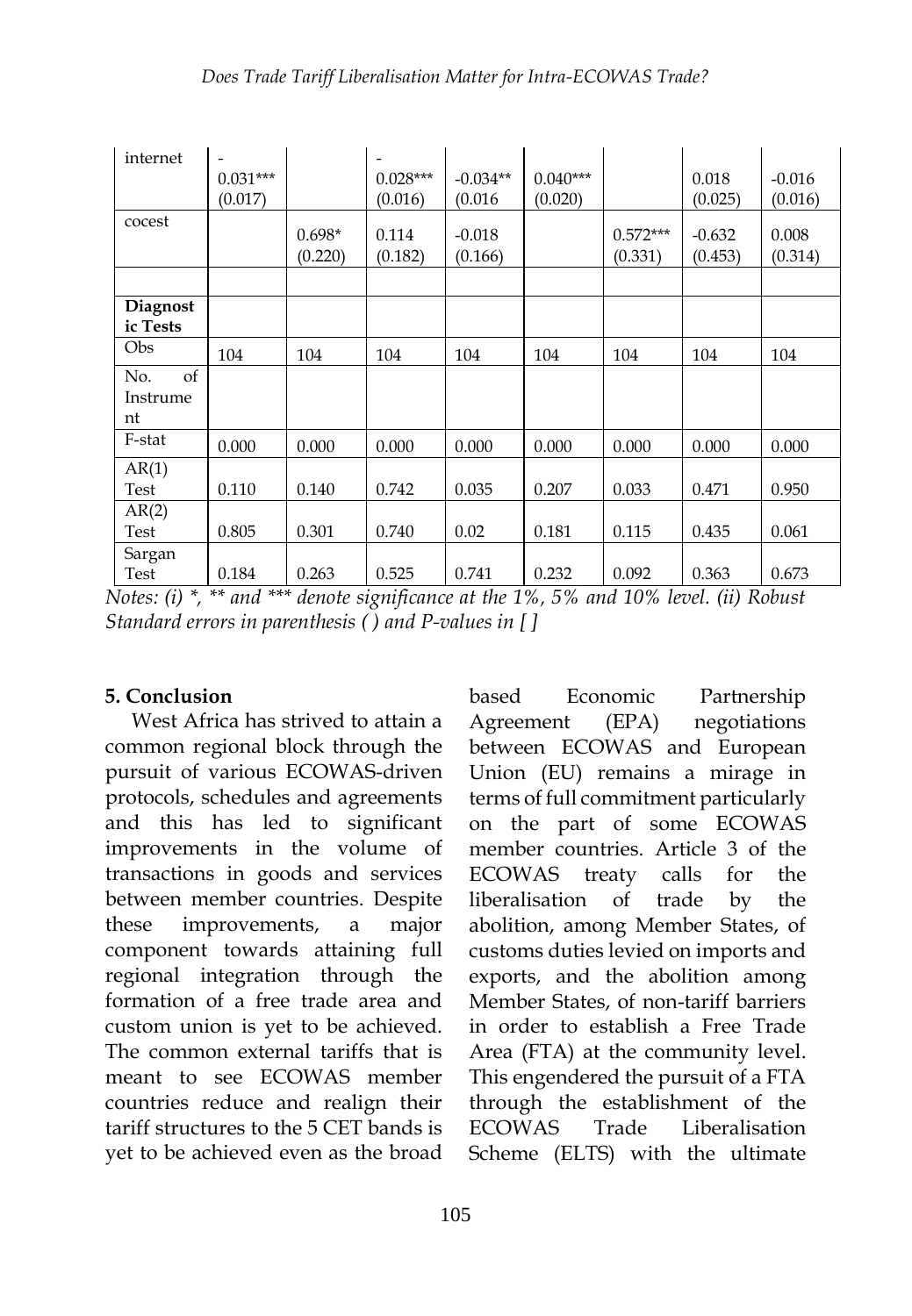objective of creating a common market, increasing intra-regional trade and boosting economic activity amongst others.

This study set out to empirically assess the impact of trade liberalisation on the volume of intraregional trade in West Africa. The paper utilise dynamic panel data estimation techniques on data spanning 1998 to 2011 gathered for 6 selected ECOWAS member countries. This was guided strictly by data availability concerns; particularly applied and MFN tariffs imposed on agricultural, manufactured and primary products. The empirical analysis indicate that liberalising the manufacturing and primary product sectors will boost intra-ECOWAS trade while in the case of the agricultural sector we find otherwise in some models. Nonetheless our finding also makes a case for reducing restrictions in the agricultural sector. Our results also suggest that the role of infrastructure and efficient institutions cannot be downplayed given the critical role they play towards enhancing intra-ECOWAS trade.

The implication of our finding highlight the need for West African countries to reduce and/or eliminate trade restrictions given its importance in a globalised world as cumbersome bureaucratic processes, rigid custom procedures, ineffective port operations and inadequate infrastructure dampen the benefits of regional trade liberalisation. Our robustness test also buttressed the critical role of strengthening domestic institutions and making provision for intra-regional infrastructure. Liberalisation of trade in agricultural and manufactured products should be expeditiously pursued. However concerted efforts need to be made by ECOWAS member countries to ensure that protection is not embedded in long lists of sensitive products. This may douse the worries of domestic producers who may be concerned about increased competition. Suggestions for future research include consideration of tariffs at a more disaggregated level and use of non-tariff barriers. Also, increasing the sample size (time and country) could also improve the reliability of findings and will aid conducting sensitivity analysis with respect to subsample of countries and distinct periods.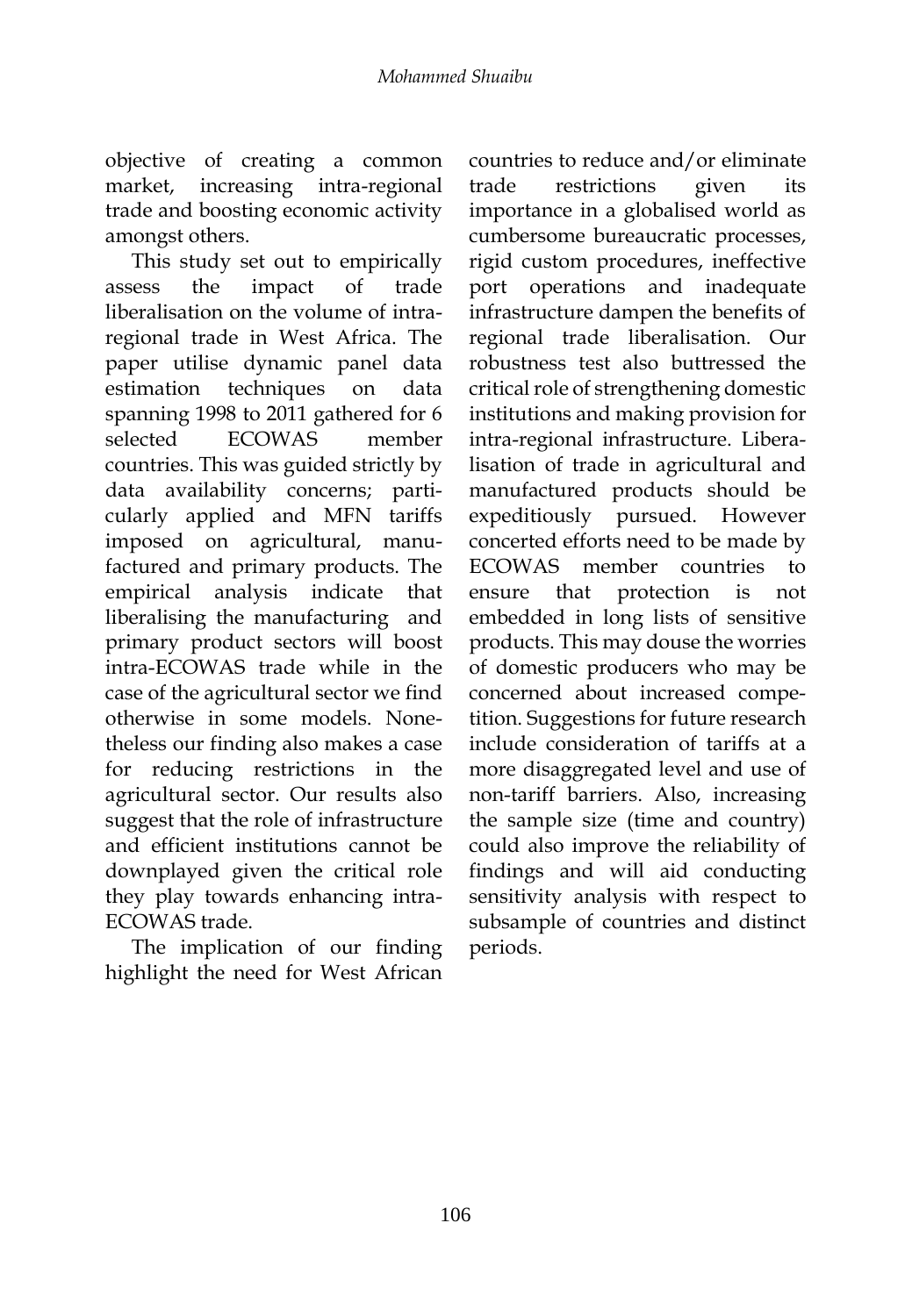#### **References**

- Ackah, C., Turkson, F.E., and Opoku, K., 2013, 'Measuring Trade Costs in the Economic Community of West African States (ECOWAS)', *Modern Economy*, 4, pp. 56-65.
- Adam, A. M., 2012, 'An Evaluation of Intra-Trade Potential in Economic Community of West African States (ECOWAS)', *Asian Journal of Finance and Accounting*, 4, 2, pp. 314-331.
- Agbodji, A.E., 2008, 'The Impact of Sub-regional Integration on Bilateral Trade: The Case of UEMOA', AERC Research Paper 186, African Economic Research Consortium, Nairobi.
- Ajakaiye, O., and Ncube, M., 2010, 'Infrastructure and Economic Development in Africa: An Overview', *Journal of African Economies*, 19, pp. 3-12.
- Ajayi, K., 2005, *Regional Financial and Economic Integration in West Africa*, Department of Economics, Stanford University Paper Series, Stanford, CA 94309.
- Anderson, J.E., 2010, 'The Gravity Model', *NBER Working Paper*, 16576, http://www.nber.org/papers/w 16576.
- Arellano, M., Bond, S., 1991, 'Some Tests for Panel Data: Monte Carlo Evidence and an Application to Employment Equations', *The Review of Economic Studies*, 58, 2, pp. 277-297.
- Arellano, M., Bover, S.. 1995, 'Another Look at the Instrumental Variable Estimation of Error Component Models', *Journal of Econometrics*, 68, pp. 29-51.
- Babatunde, M.A., 2006, 'Trade Policy Reform, Regional Integration and Export Performance in the ECOWAS Sub-Region'.
- Banik, N. and Yoonus, C.A., 2012, 'Trade as an Answer to Sustainable Economic Growth-The ECOWAS story', *Global Business Review*, 13, 2, pp. 311-326.
- Blundell, R., Bond, S., 1998, 'Initial Conditions and Moment Restrictions in dynamic Panel Data Models', *Journal of Econometrics*, 87, pp. 115-143.
- Bond, S., Hoeffler, A., Temple, J., 2001, 'GMM Estimation of Empirical Growth Models', *CEPR Discussion Papers*, 3048.
- Bowen, H.P., Hollander, A. and Viaene, J-M., 1998, *Applied International Trade Analysis*, Palgrave Macmillan London.
- Calderon, C., and Serven, L., 2010, 'Infrastructure and Economic Development in Sub- Saharan Africa', *Journal of African Economies*, 19, pp. 13-87.
- Cali, M., 2009, *Impediments to Intra Regional Trade in sub-Saharan Africa*, Mimeo.
- Carrere, C., 2004, 'African Regional Agreements: Impact on Trade with or without Currency Union', *Journal of African Economies*, 13, 2, pp. 199-239.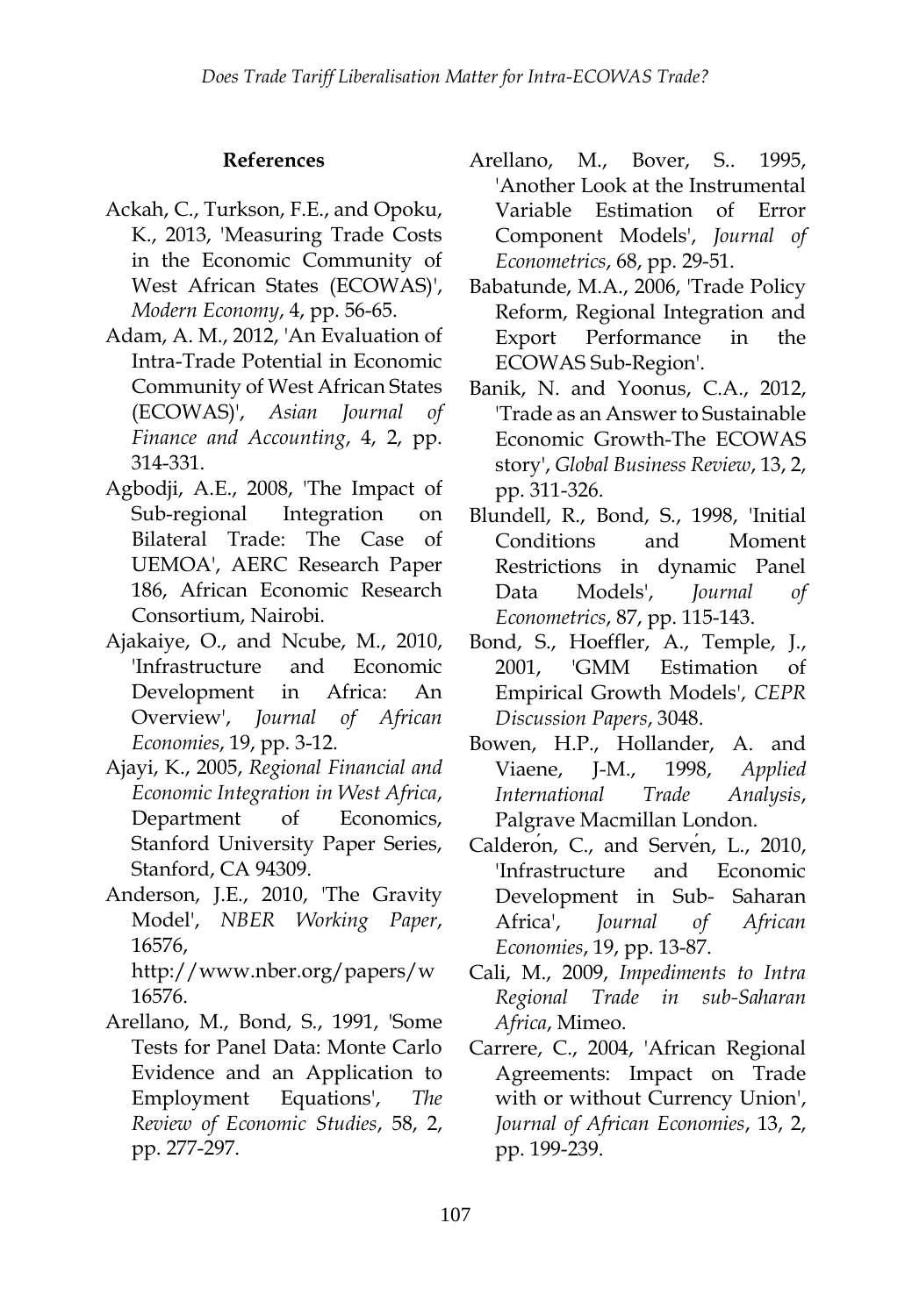- Chamberlain, G., 1987, 'Asymptotic Efficiency in Estimation with Conditional Moment Restrictions', *Journal of Econometrics*, 34, pp. 305- 334.
- Chete, L.N. and Adewuyi, A.O., 2012, *Dynamics of Trade between Nigeria and other ECOWAS countries. In Accelerating Growth Through Improved Intra-African Trade*, The Brookings Africa Growth Initiative.
- Diop, A., Dufrénot, G., Sakho, A., 2008, *Ouverture commerciale, integration régionale et développement,* on Sakho A, Dufrénot G (ed.) Enjeux des politiquesmacroéconomiques des pays de l'UEMOA, édition, Economica, Paris.
- Freinkman, L., Polyakov, E. and Revenco, C., 2004, 'Trade Performance and Regional Integration of the CIS Countries', *World Bank Working Paper*, 138.
- Deardorff, A., 1997, *Determinants of Bilateral Trade: Does Gravity Works in a Classical World?*, in Jeffrey A. Frankel, ed., The Regionalisation of the World Economy. Chicago: University of Chicago Press.
- Hansen, L.P., 1982, 'Large Sample Properties of Generalised Method of Moments Estimators', *Econometrica*, 50, pp. 1029-1054
- Helpman, E., 1987, 'Imperfect Competition and International Trade: Evidence from Fourteen Industrial Countries', *Journal of the Japanese and International Economics*, 1, pp. 63–81,

http://ksghome.harvard.edu/~d rodrik/tp1.PDF, (1/9/2014).

- Helpman, E. and Krugman, P., 1985, *Market Structure and Foreign Trad,* Cambridge, Mass. And London, UK, The MIT Press.
- Holtz-Eakin, D., Newey, W., Rosen, H., 1988, 'Estimating Vector Autoregressions with Panel Data', *Econometrica*, 56, pp. 1371-1395
- Keane, J., Cali, M. and Kennan, J., 2010, 'Impediments to Intra-Regional Trade in Sub-Saharan Africa', Report Prepared for the Common Wealth Secretariat.
- Mayer, T., and Zignago, S., 2006, 'Notes CEPII's distances measures', *CEPII Working Paper*.
- Mbekeani, K.K., 2010, 'Infrastructure, Trade Expansion and Regional Integration: Global Experience and Lessons for Africa', *Journal of African Economies*, 19, pp. 88-113.
- Meyer, N., Fenyes, T., Breitenbach, M. and Idsardi, E., 2010, 'Bilateral and Regional Trade Agreements and Technical Barriers to Trade: An African Perspective', *OECD Trade Policy Working Paper*, 96.
- Ndulu, B., 2006, 'Infrastructure, Regional Integration and Growth in Sub-Saharan Africa: Dealing with the Disadvantages of Geography and Sovereign Fragmentation', *Journal of African Economies*, 15, pp. 212-244.
- Ogunkola, E.O., 1998, 'An empirical evaluation of trade potential in the economic community of West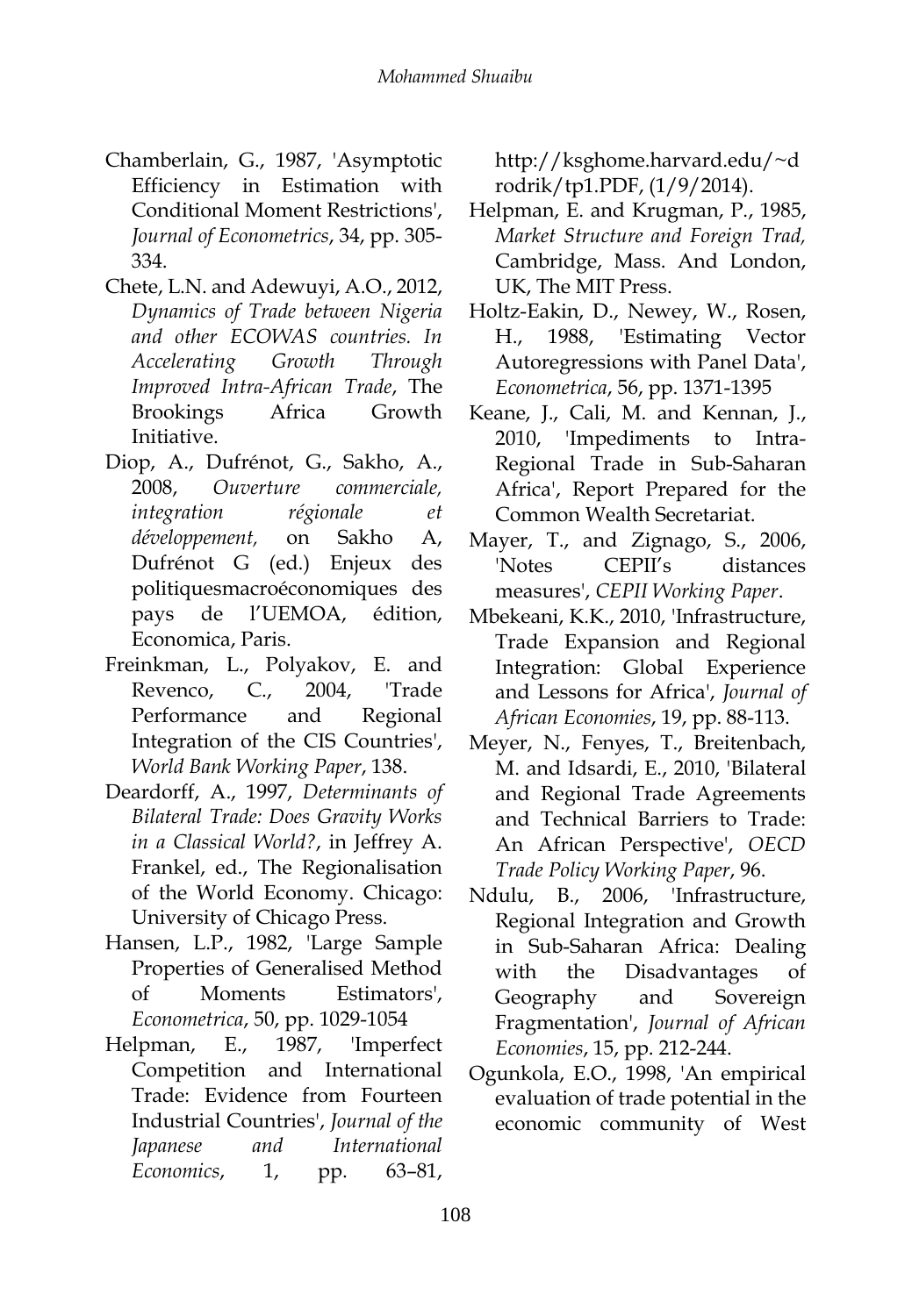African States', *African Economic Research Consortium*, 84.

- Ok, S.T., 2010, 'What Determines Intra-EU Trade? The Gravity Model Revisited', *International Research Journal of Finance and Economics*, 39, pp. 244-250.
- Oyejide, T.A., 2004, African Trade Policy in the Context of National Development Strategies. Prepared for presentation at ECA's Conference of African Ministers of Finance, Planning and Economic Development holding in Kampala 22 May,

http://www.uneca.org/cfm/200 4/052204\_African\_trade\_policy.ht m  $(1/6/2014)$ .

- Ravi, N., 2013, 'Intra-Regional Trade Among Gulf Cooperation Council (GCC)"', *The Macrotheme Review*, 2, 3, pp. 108-114.
- Robinson, S. and Thierfelder, K., 2002, 'Trade Liberalisation and Regional Integration: The Search for Large Numbers', *The Australian*

*Journal of Agricultural and Resource Economics*, 46, 4, pp. 585-604.

- Roodman, D., 2009a, 'How to do xtabond2: An Introduction to Difference and System GMM in Stata', *The Stata Journal*, 9, 1, pp. 86- 136.
- Roodman, D., 2009b, 'A Note on the Theme of Too Many Instruments', *Oxford Bulletin of Economics and Statistics*, 71, 1, pp. 0305-9049.
- Serlenga, L. and Shin, Y., 2013, 'The Euro Effect on Intra-EU Trade: Evidence from the Cross Sectionally Dependent Panel Gravity Models', Fifth Italian Congress of Econometrics and Empirical Economics.
- Viner, J., 1950, *The Customs Union Issue*. New York, Carnegie Endowment for International Peace.

Zannou, A., 2010, 'Determinants of Intra-ECOWAS Trade Flows', *African Journal of Business Management*, 4, 5, pp. 678-686.

# **Appendix**

| Country       | 1980-84 | 1985-89 | 1990-94 | 1995-99 | 2000-03 | 2005-  |
|---------------|---------|---------|---------|---------|---------|--------|
|               |         |         |         |         |         | 2009   |
| Benin         | 1.30    | 2.04    | 3.05    | 3.40    | 2.70    | 4.30   |
| Burkina Faso  | 4.30    | 4.49    | 4.94    | 4.94    | 5.87    | 7.47   |
| Cote d'Ivoire | 61.25   | 78.42   | 125.5   | 164.31  | 175.82  | 186.30 |
| Gambia        | 2.56    | 1.03    | 1.84    | 0.50    | 0.08    | 3.01   |
| Ghana         | 5.87    | 4.55    | 23.61   | 19.82   | 27.35   | 37.32  |
| Guinea        | 0.37    | 0.51    | 1.22    | 0.79    | 0.47    | 2.50   |
| Mali          | 8.01    | 6.29    | 2.12    | 1.46    | 1.72    | 2.45   |
| Niger         | 11.16   | 4.75    | 11.30   | 12.02   | 15.20   | 18.31  |
| Nigeria       | 72.29   | 68.58   | 130.73  | 187.87  | 265.45  | 373.54 |

**Table 1: Intra-ECOWAS Export Flows (1980-2009) US\$ Millions**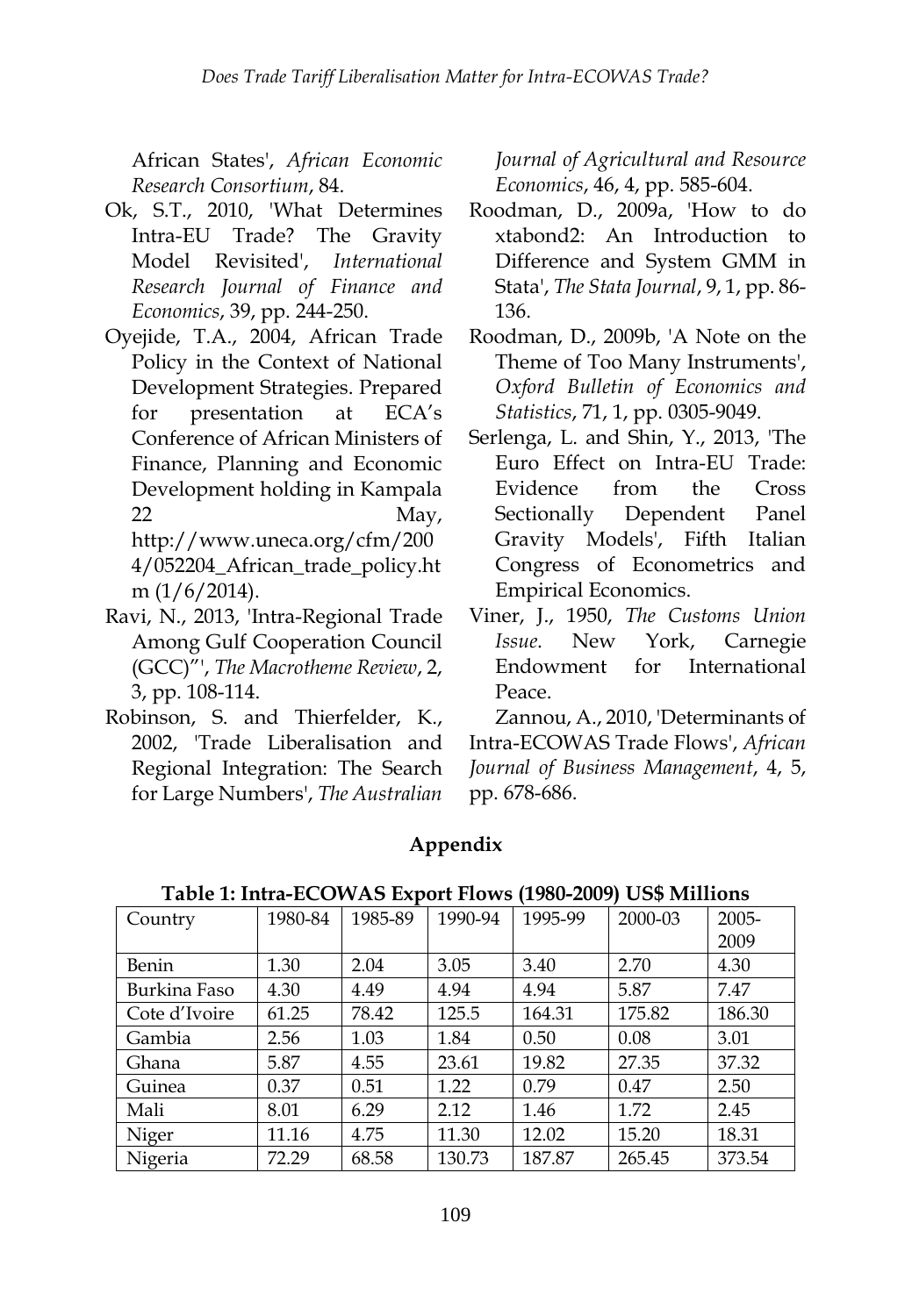| Senegal      | 17.20 | 16.92 | 16.39 | 25.47 | 33.17         | 52.18                        |
|--------------|-------|-------|-------|-------|---------------|------------------------------|
| Sierra Leone | 0.08  | 0.02  | 0.00  | 0.00  | 0.23          | $\Omega$ $\Omega$ 1<br>⊥ ک.د |
| Togo         | 7.56  | 3.76  | 7.86  | 5.14  | 2212<br>44.IJ | 45.21                        |

*Source: Computed from statistics contained in the IMF Direction of Trade and Statistics and The World Bank's World Integrated Trade System (WiTs)* 

| Table 2: ECOWAS Common External Tariffs |  |  |
|-----------------------------------------|--|--|
|-----------------------------------------|--|--|

|       | Categories   Duty Rate (%)   Goods Description                       |  |  |
|-------|----------------------------------------------------------------------|--|--|
| $0\%$ | Essential social goods.                                              |  |  |
| 5%    | Goods of primary necessity,<br>raw<br>materials and specific inputs. |  |  |
| 10%   | Intermediate goods.                                                  |  |  |
| 20%   | Final Consumption goods.                                             |  |  |

**Table 3: Variable Description and Sources of Data**

| s/n            | Acronym        | Definition                           | Description                                                                                   | Source                                                        |
|----------------|----------------|--------------------------------------|-----------------------------------------------------------------------------------------------|---------------------------------------------------------------|
| 1              | <b>RGDP</b>    | Real<br>gross<br>domestic<br>product | US dollar                                                                                     | The World Bank's<br>World<br>Development<br>Indicators (WDIs) |
| $\overline{2}$ | <b>EXR</b>     | Nominal<br>exchange rate             | Local currency<br>US<br>unit per<br>dollar                                                    | The World Bank's<br>World<br>Development<br>Indicators (WDIs) |
| 3              | POP            | Population                           | Total number<br>of people in a<br>country                                                     | The World Bank's<br>World<br>Development<br>Indicators (WDIs) |
| $\overline{4}$ | <b>OPEN</b>    | Openness                             | Sum of exports<br>imports<br>and<br>divide by GDP<br>(computed)                               | The World Bank's<br>World<br>Development<br>Indicators (WDIs) |
| 5              | <b>RER</b>     | Real<br>exchange rate                | Local currency<br>US<br>unit per<br>dollar deplated<br>domestic<br>by<br>prices<br>(computed) | The World Bank's<br>World<br>Development<br>Indicators (WDIs) |
| 6              | <b>COMLANG</b> | Language                             | Dummy<br>variable: 1 for<br>english-                                                          | Values assigned                                               |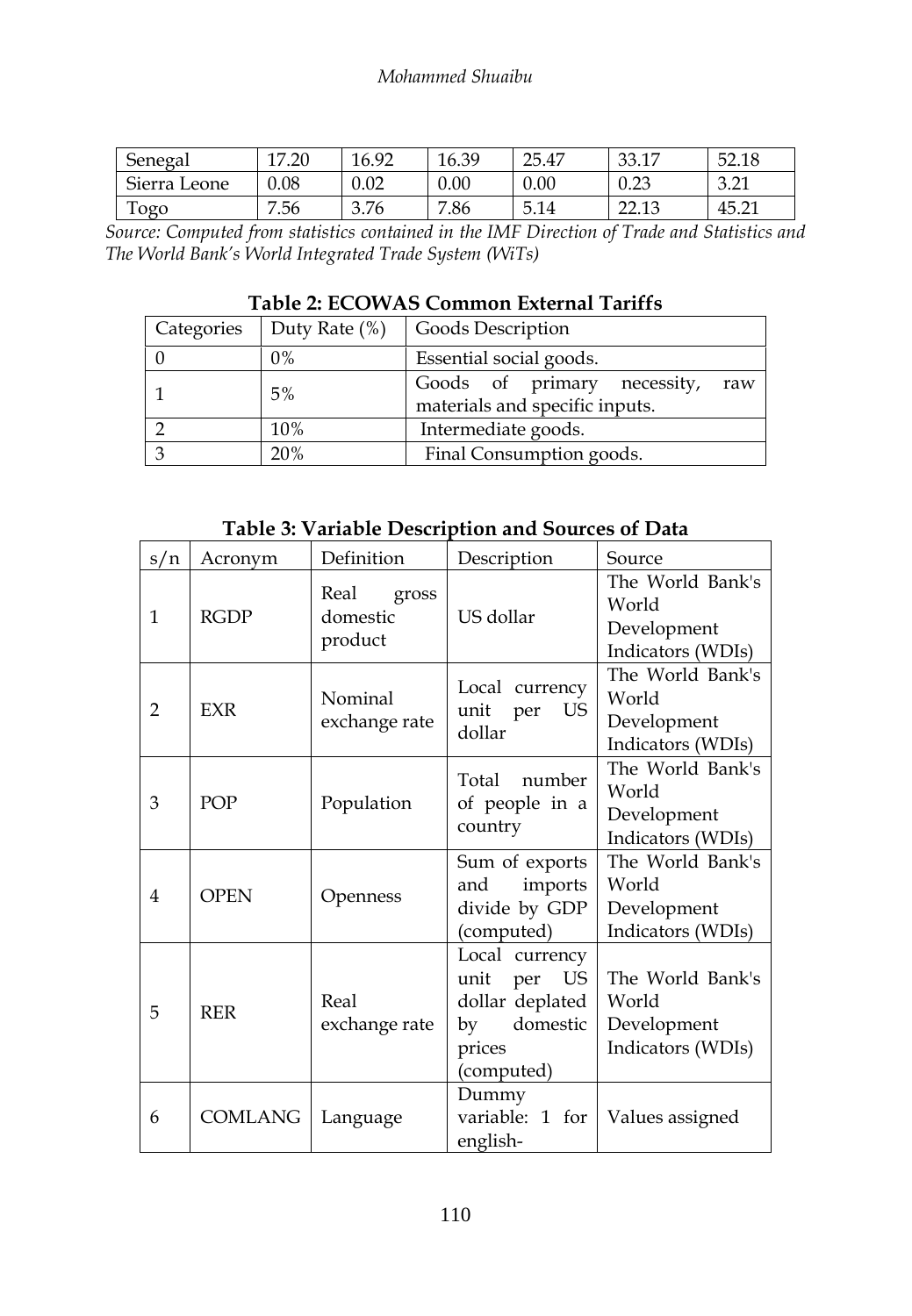|    |                |                                                                                                        | $\mathbf{0}$<br>speaking,<br>otherwise                               |                                                                                                         |
|----|----------------|--------------------------------------------------------------------------------------------------------|----------------------------------------------------------------------|---------------------------------------------------------------------------------------------------------|
| 7  | <b>DIST</b>    | Geographical<br>Distance                                                                               | Distance<br>between<br>of<br>country<br>origin<br>and<br>destination | Index<br>developed<br>by<br>Mayer<br>and<br>Zignago (2006)                                              |
| 8  | <b>INTRA</b>   | Trade<br>between<br>selected<br><b>ECOWAS</b><br>countries,<br>showing<br>origin<br>and<br>destination | trade<br>Total<br>between<br>country (i) and<br>(j) in US dollar     | The World Bank<br>and World Trade<br>Organisation's<br>World integrated<br>trade<br>system<br>(WiTs)    |
| 9  | <b>ATRAP</b>   | Applied tariff<br>rates on<br>all<br>products                                                          | Percentage (%)                                                       | The World Bank<br>and World Trade<br>Organisation's<br>World integrated<br>trade<br>system<br>(WiTs)    |
| 10 | <b>ATRMP</b>   | Applied tariff<br>rates<br>on<br>manufactured<br>products                                              | Percentage (%)                                                       | The World Bank<br>and World Trade<br>Organisation's<br>World integrated<br>trade<br>system<br>(WiTs)    |
| 11 | <b>ATRPP</b>   | Applied tariff<br>rates<br><sub>on</sub><br>primary<br>products                                        | Percentage (%)                                                       | The World Bank<br>and World Trade<br>Organisation's<br>World integrated<br>trade<br>system<br>(WiTs)    |
| 12 | <b>MFNTRAP</b> | Most<br>favoured<br>tariff<br>nation<br>all<br>rate<br>on<br>products                                  | Percentage (%)                                                       | The World Bank<br>and World Trade<br>Organisation's<br>World<br>integrated<br>trade<br>system<br>(WiTs) |
| 13 | <b>MFNTRMP</b> | Most<br>favoured<br>nation<br>tariff<br>rate<br>on                                                     | Percentage (%)                                                       | The World Bank<br>and World Trade<br>Organisation's<br>World integrated                                 |